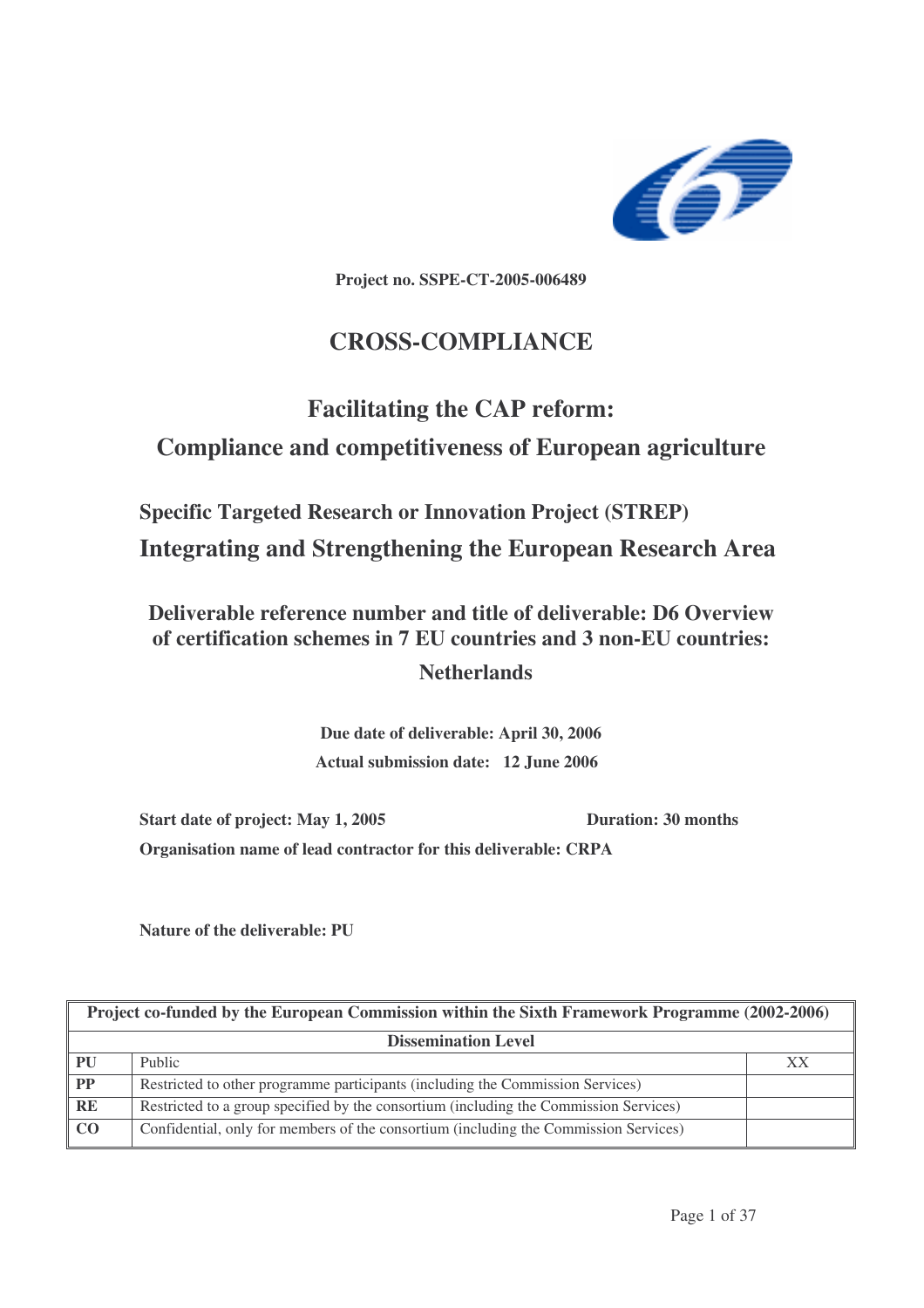Authors of this report and contact details

Name: Roel Jongeneel Partner acronym: LEI Address: Burgemeester Patijnlaan 19, The Hague, Netherlands E-mail: roel.jongenee@wur.nl

Disclaimer:

"This publication has been funded under the CROSS-COMPLIANCE project, EU 6th Framework Programme, Priority 8.1 (European Commission, DG RTD, contract no. SSPE-CT-2005-006489). Its content does not represent the official position of the European Commission and is entirely under the responsibility of the authors."

"The information in this document is provided as is and no guarantee or warranty is given that the information is fit for any particular purpose. The user thereof uses the information at its sole risk and liability."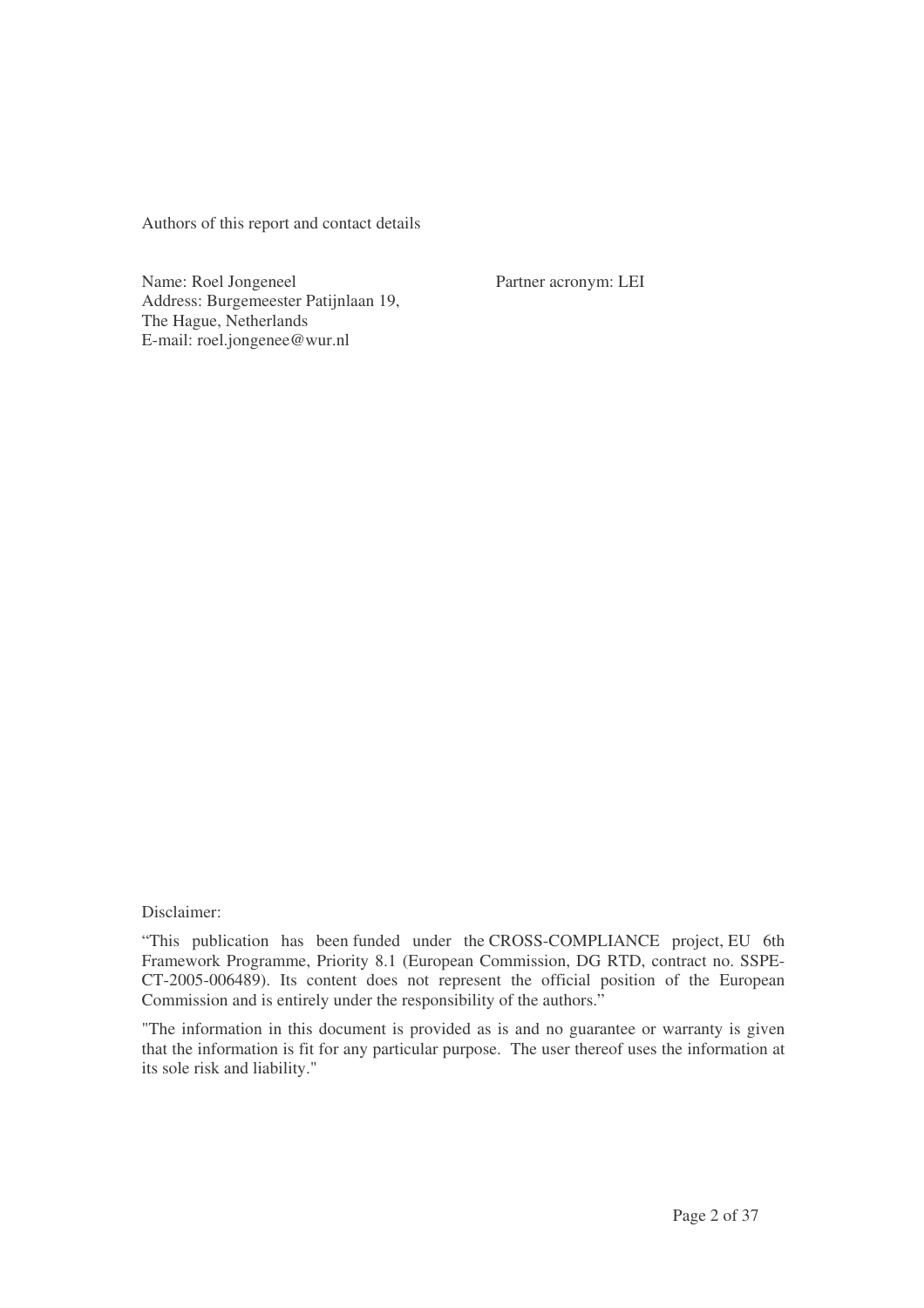## **Executive Summary**

This report discusses the role of a selected number (17) of the most important voluntary standards used in Dutch agriculture. The report is structured as follows:

Firstly, a description of the main institutional characteristics and peculiarities of standards is given. Issues dealt with are the certificate holder, the system of accreditation, the role of certification and inspection bodies, etc. Separate attention is given to the (potential) interaction of standards with respect to the requirements (SMRs and GAECs) as included in the cross-compliance package.

Secondly, a more detailed description of the standards is provided. Particular attention is paid to the issues which are also relevant from the viewpoint of the SMRs and GAECs. Besides requirements also some indicative statements are made about the degree of farmer participation.

Thirdly, the distinguished voluntary certification schemes are explicitly compared with the SMRs and the GAECs included in cross-compliance. This is done and discussed in a theme-wise way.

The following concluding observations were made:

- $\triangleright$  A lot of commonalities exist between cross-compliance and voluntary standards. A difference is that whereas cross-compliance is obligatory and affects the whole sector, voluntary standards are usually not sector wide but involve specific subgroups of producers.
- The additional costs of cross-compliance depend on farmers' participation on voluntary standards. They could already perform at cross-compliance requirement levels for long because of previous standards-adoption.
- $\triangleright$  As far as there are commonalities synergies could be created with inspection and monitoring. There are a lot of possibilities, but they seem to be underutilized. A drawback of that is that the transaction costs of the schemes are relatively high due to inefficiencies in the monitoring. An advantage might be that the farm inspection regime is much more intensive than the sampling requirements imposed by the EU would do expect.
- $\triangleright$  Standards open perspective on benefit side as perceived by sector or consumers. As they are freely established they should be welfare enhancing. This needs further research.
- $\triangleright$  Since in a number of cases the voluntary standards were not yet having full coverage of the SMRs and GAECs and the standards were seen to follow a dynamic adjustment process, it is likely that in these cases their requirements might be extended over time, such as to integrate the cross-compliance standards. A voluntary standard, which usually pretends to deliver more value, not satisfying the basic requirements as taken up and specified in the crosscompliance package might be easily loose credibility.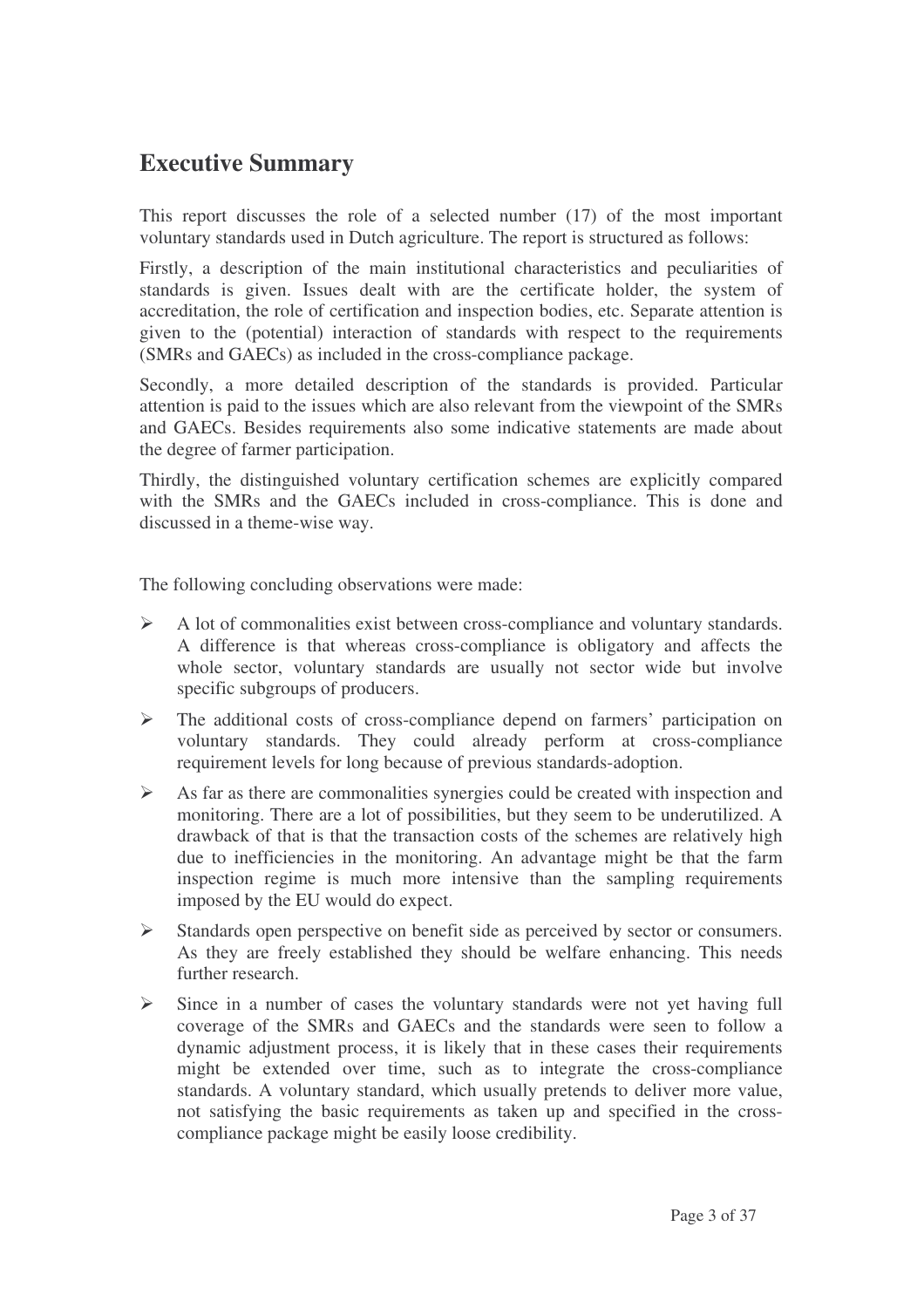## **Contents**

| $\mathbf{1}$   |       |  |
|----------------|-------|--|
| $\overline{2}$ |       |  |
|                | 2.1   |  |
|                | 2.2   |  |
|                | 2.3   |  |
|                | 2.4   |  |
|                | 2.5   |  |
|                | 2.6   |  |
|                | 2.7   |  |
|                | 2.8   |  |
| $\overline{3}$ |       |  |
|                | 3.1   |  |
|                | 3.2   |  |
|                | 3.3   |  |
|                | 3.4   |  |
|                | 3.4.1 |  |
|                | 3.4.2 |  |
|                | 3.4.3 |  |
|                | 3.5   |  |
|                | 3.5.1 |  |
|                | 3.5.2 |  |
|                | 3.6   |  |
| 4              |       |  |
|                |       |  |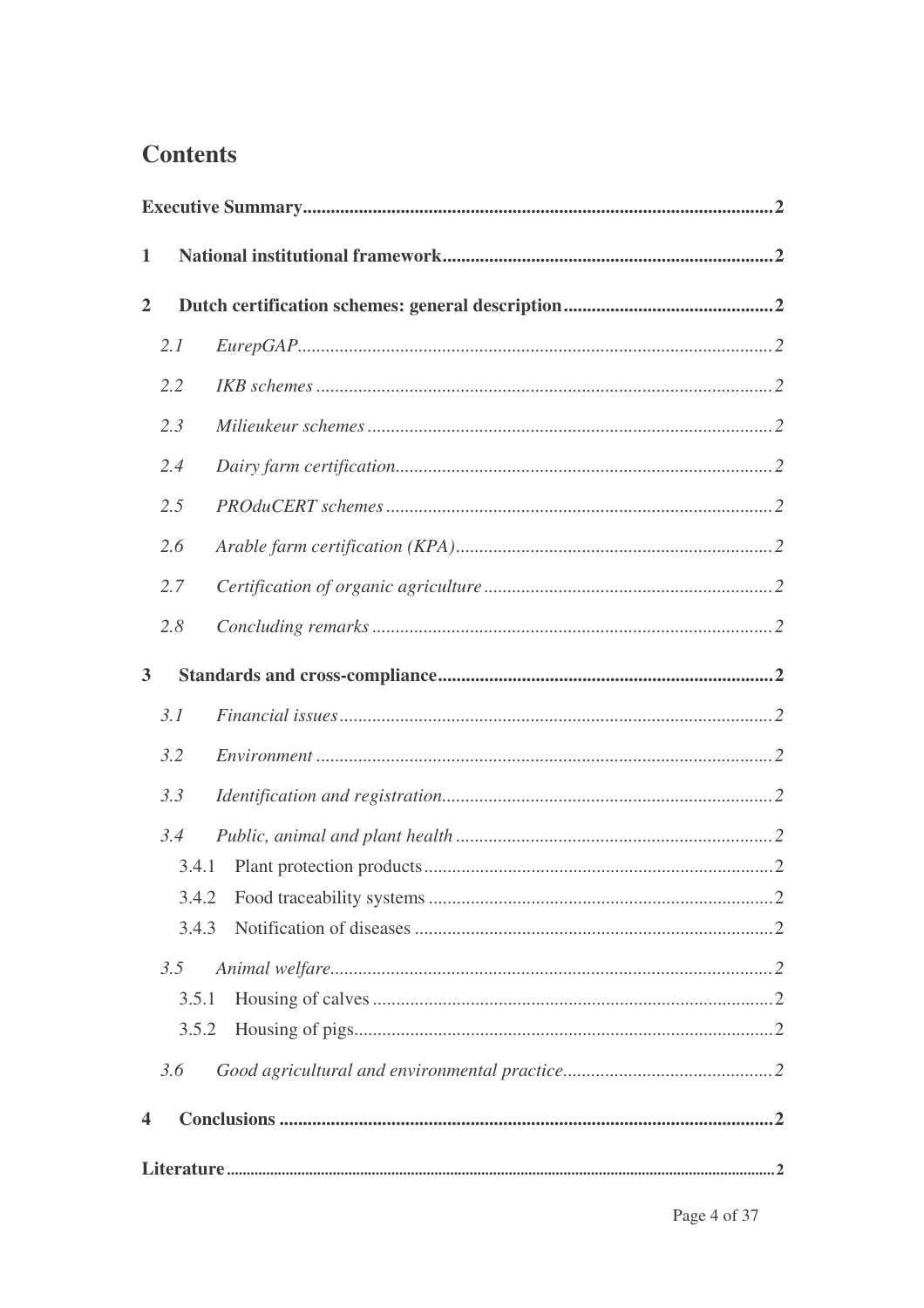## **1 National institutional framework**

Farmers are increasingly involved in certification schemes in order to provide assurance about the quality and the safety of their products and the environmental sustainability of their production techniques. These certification schemes might interact with the cross-compliance requirements, which also specify certain minimum standards on often related fields.

The development of certification schemes is fuelled by developments in consumer markets and in the food chain. The food chain is recognized more as key to fulfilling consumer expectations for improved quality, provenance with regard to products as well as desired guarantees about the nature friendly and animal welfare securing way of production. Food chains play important communication roles, embodying among others sustainability and food related discourses.

As a consequence downstream industries have a clear interest in schemes enhancing and guaranteeing quality and safety of agricultural products. Several food crises occurring in Europe only increased the urgency and consumer concern. Each year new schemes are entering the market, which are often overlapping and not always consistent with each other. The initiative to certify products and production techniques may come from producers' organisations, from the processing industry, from multiple retailers or from regional public authorities.

The aim of this Deliverable is to describe the main certification standards relevant for Dutch agriculture in terms of their definition, purpose and requirements, as well as their relatedness to the cross-compliance requirements.

Following Meuwissen et al, (2003, 172) certification is defined as the (voluntary) assessment and approval by a (accredited) party on a (accredited) standard. Key elements according to this definition are 'assessment' and 'approval of some standard'. Certification schemes in general differ from the activities by national surveillance and control systems. The main activity of the later is to check and evaluate whether the systems implemented at the farm (and company) levels fulfil the regulatory standards and do not go any further. The 'approval of good practice' by the certification schemes is likely to go beyond the requirements imposed by the regulatory system.

Figure 1 provides a general overview of the private (or public-private) certification schemes (see left part), the certifiable parties in the supply chain (see middle) and the regulatory standards (see right part). The regulatory standards taken into account are the SMRs and GAECs requirements as they are part of the cross-compliance package. For a detailed description of this part, its implementation in the Netherlands and its impact on the supply chain (degree of compliance, costs, etc.) is discussed in detail in Deliverable D5.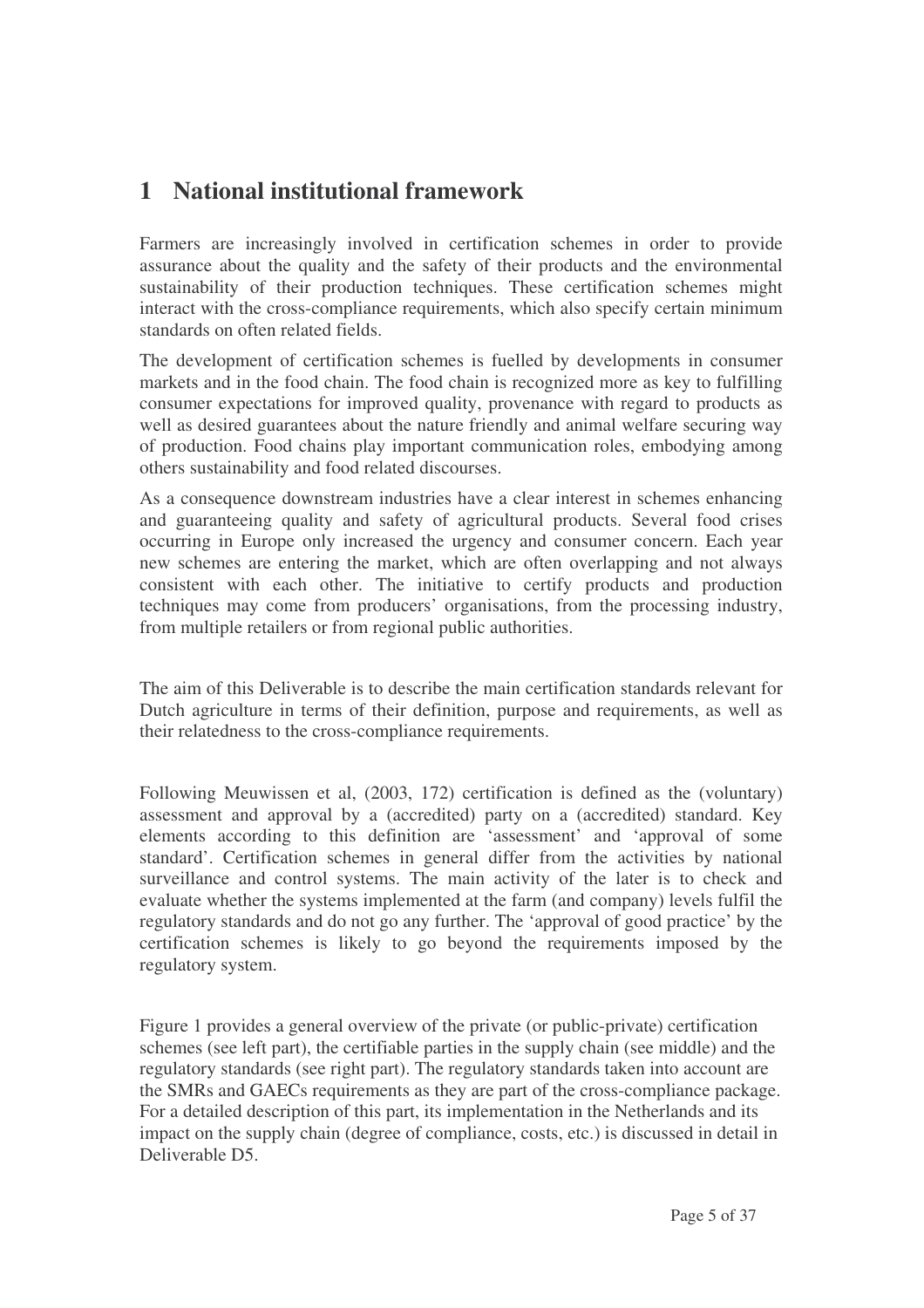

**Figure 1** Supply chain, certification schemes and regulatory standards

(Source: adapted from Meuwissen et al, 2003, pp.170 and 173)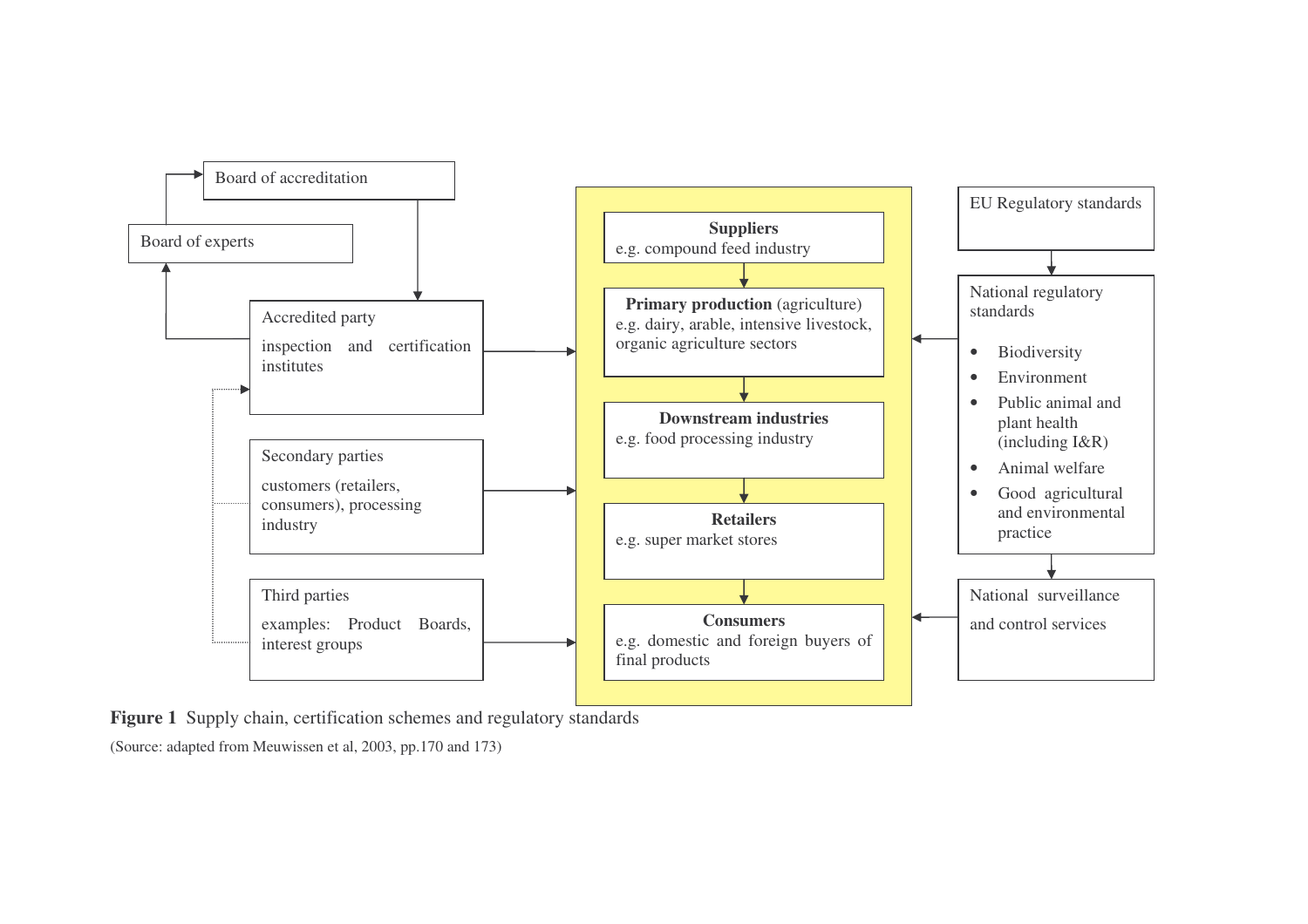Certification systems can be set up with different purposes in mind. They can be used to increase transparency and to reach defined performance and practice standards in the supply chain and by this improving consumer trust and competitive advantage, to reduce risk liability claims, to enhance the control of livestock epidemics, to improve recall efficiency, etc<sup>1</sup>.

Certification schemes can be ranked according to the criteria they impose. Certification schemes comprise several criteria, among which:

- Special quality and food safety standards
- Cooperation in the supply chain
- Environmental and nature friendly character of product
- Organic production method
- Small scale production
- Touristical values
- Products coming from certain origin or region.

The certifiable parties are potentially all parties in the supply chain. Certification schemes can focus on specific groups (e.g. organic farmers, compound feed industry) within the supply chain, as well as encompass several groups at the same time (e.g. traceability systems and meta management schemes). As such the certification schemes can be ranked according to their scope or degree of encompassing supply chain activities. Certification schemes relevant for this Report can be focusing on:

- Feed companies (suppliers)
- Farms (primary production)
- Processing companies (downstream industry)
- Chain (any chain participant)

Certification schemes may also be classified according to the certifying parties (see left side of Figure 1). Certification schemes may arise due to the initiative of any individual or group of stakeholders. It are these certifying parties which ultimately formulates the standards used for certification. This might be done in more or less close cooperation with the supply chains partners. If an accredited standard is used, the certification procedure needs to be carried out by an accredited party. All other types of (non-accredited) certification can be certified by either accredited parties or other secondary (e.g. interest groups, clients) or third (product boards, branch organisations, semi-governmental organisations) party organisations. Secondary and third parties may thus choose for schemes inspected and monitored by themselves or own surveillance agencies, or for management of the scheme by an accredited party. Increasingly, they choose for accredited certification, because this improves the credibility of the scheme to outsiders. Accordingly, certification schemes can be

<sup>&</sup>lt;sup>1</sup> This deliverable has an explorative-character and will not focus on a detailed analysis of costs and benefits. For a theoretical study see Leland (1979) and for more applied studies discussing (some) costs and benefits see Meuwissen et al (2003), Caswell et al (1998), Unnevehr and Jensen (1998), and Roberts et al (1996). The costs and benefits, as well as the impact on competitiveness will be the subject of the second phase of this research project.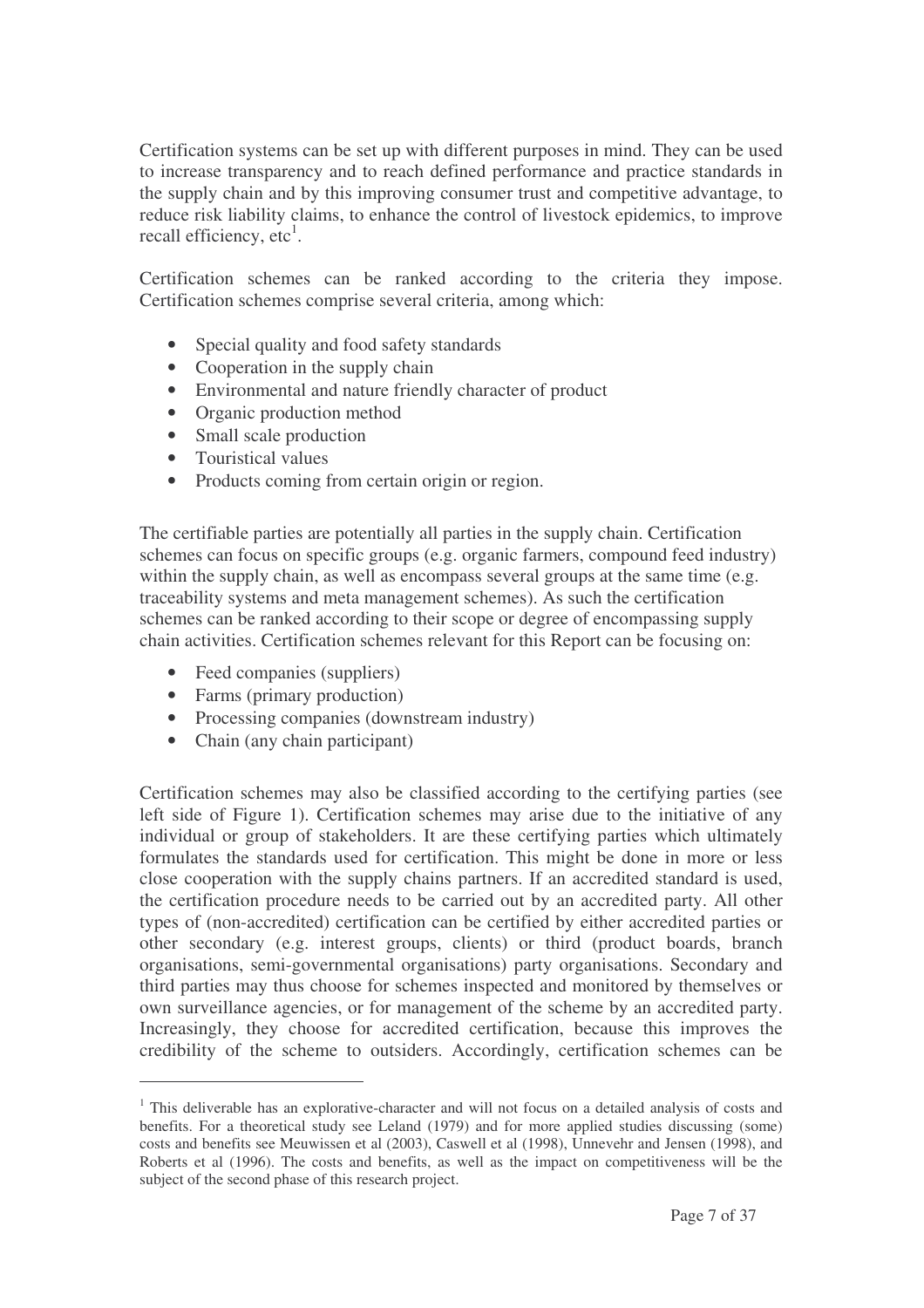ordered based on the accreditation procedure. The following three-way classification can be made:

- first degree schemes: accreditation is granted by independent certification agencies, that are acknowledged by the Dutch Raad voor de Acreditatie (RvA);
- second degree schemes: accreditation is granted by a branche organisation;
- third degree schemes: certification and quality schemes of individual producers: they link own label to own products.

In case of accredited standards, chain certification implies that each participant acquires the certification scheme under consideration. For non-accredited standards chain certification generally implies that specific requirements are specified for subsequent stages in the chain.

Finally, the certification schemes can be distinguished with respect to the kind of inspection. As for the accredited standards, schemes linked to ISO39/EN45004, are inspection schemes, based on a checklist, and in principle only valid on the day of inspection. Other schemes, based on ISO65/EN45011 norms, are product certification schemes in which not only processes, but also products are tested on specified standards. They enable visible claims on the end products (e.g. organic product or eco-labels). Lastly, there are certification schemes aimed at evaluating completer management systems, the so-called system certification schemes. The latter ones are based on ISO62/EN45012 (ISO9001:2000).

The certification bodies in charge of controlling compliance with the certification schemes are primarily private. The work of private control bodies is usually surveyed by the organisation responsible for the certification scheme, i.e. either by government or by private institutions. In particular since product and system certification schemes do not use straightforward checklists, individual auditors' interpretations of the standards are of utmost importance. For example, an auditor has to judge when a farmer fulfils or fulfils not the specified requirements. In order to prevent large interpretation differences between auditors, accreditation of the inspection agencies has to be carefully crafted. The Board of Accreditation (Dutch: Raad voor de Accreditatie, RVA) takes care of this, and certifies the inspection and certification institutes.

The basis for collaboration of farmers is always voluntary and is considered to be a way to facilitate and improve the marketing of agricultural products. As such participation in certification schemes not only involves costs but might also generate benefits. Sometimes they might be called quasi-voluntary as the downstream industries make compliance with there quality schemes obligatory and don't accept delivery without compliance (Caswell et al, 1998, 555). For example, 90 percent of the pig meat traded in the Netherlands satisfies the IKB-Pig standard. Meat not having this standard will face obstacles hindering smooth trade. The Dutch anti-trust agency (NMA) follows the increasing role and obligatory character of standards and one time dismissed a nation-wide quality assurance scheme in the dairy sector (KKM) for violation of the competitiveness-laws.

Based on a survey of the existing schemes and their estimated relevance and impact in this report the following certification schemes as presented in Table 1 are considered.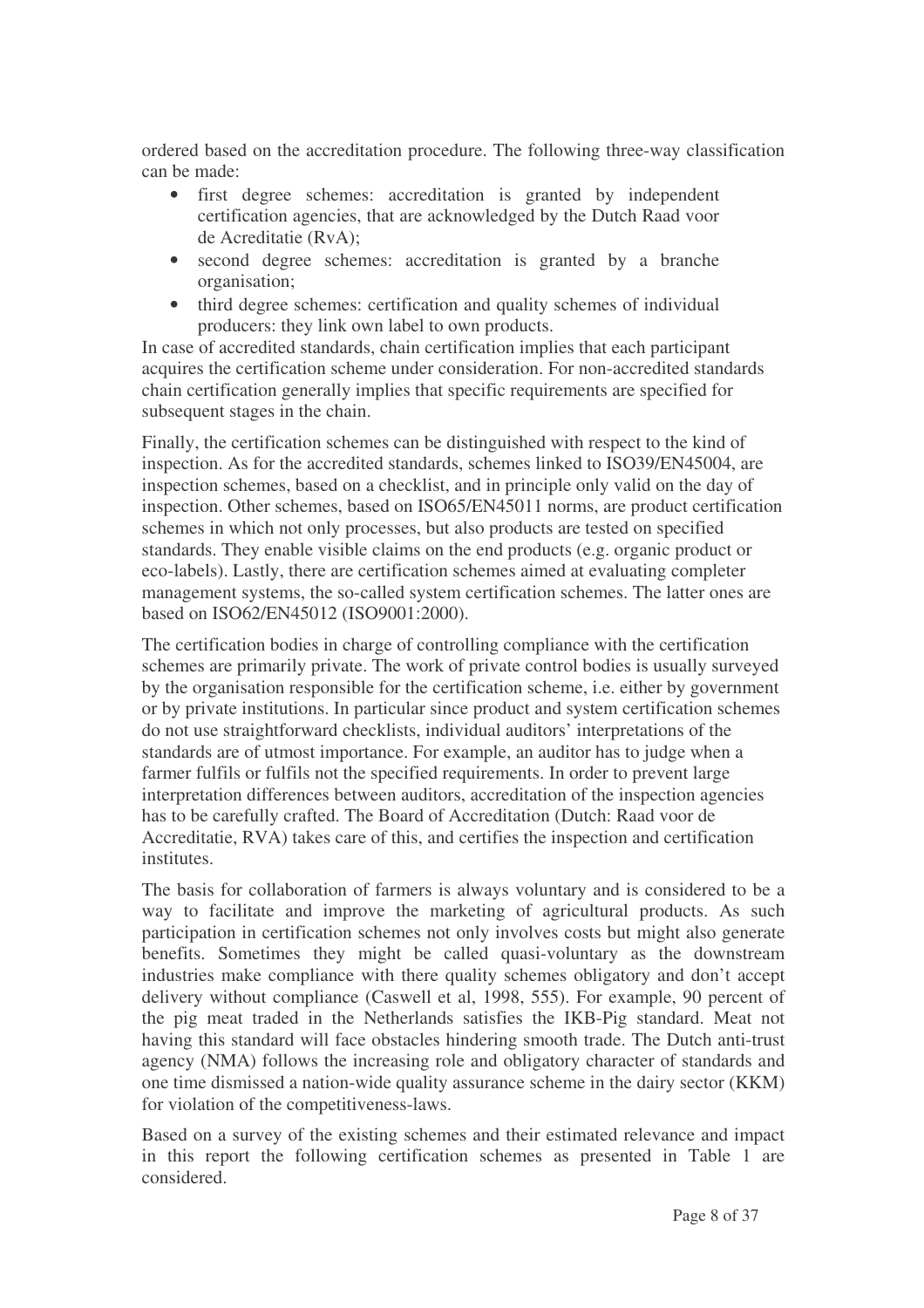|                           | Considered cortification senemes.                            |  |  |  |  |  |
|---------------------------|--------------------------------------------------------------|--|--|--|--|--|
| Certifying                | Description of certification scheme                          |  |  |  |  |  |
| organisation              |                                                              |  |  |  |  |  |
| Eurep-GAP                 | Certification schemes made up by several multiple retailer   |  |  |  |  |  |
|                           | companies, which has developed standards and procedures      |  |  |  |  |  |
|                           | for the global certification of Good Agricultural Practices. |  |  |  |  |  |
| Product Board, IKB-       | Certification schemes aimed at integral chain management     |  |  |  |  |  |
| schemes                   | with specific arrangements for pigs, poultry and beef.       |  |  |  |  |  |
|                           | Schemes developed in cooperation with other branch           |  |  |  |  |  |
|                           | organisations.                                               |  |  |  |  |  |
| Milieukeur                | usually demand driven certification schemes, i.e. based on   |  |  |  |  |  |
|                           | demands of various stakeholders. Schemes are developed       |  |  |  |  |  |
|                           | for several sectors, among which dairy, beef, pigs and       |  |  |  |  |  |
|                           | poultry                                                      |  |  |  |  |  |
| Organisatie               | Certification schemes for the dairy sector used by the dairy |  |  |  |  |  |
| Certificering             | industries                                                   |  |  |  |  |  |
| Melkveebedrijven          |                                                              |  |  |  |  |  |
| <b>Kwaliteits Project</b> | certification schemes for the arable sector following from   |  |  |  |  |  |
| Akkerbouw                 | standards developed by KPA-group                             |  |  |  |  |  |
| <b>PROduCERT</b>          | certification schemes mainly focusing on alternative         |  |  |  |  |  |
|                           | products which attach high value to animal welfare (not      |  |  |  |  |  |
|                           | necessarily organic)                                         |  |  |  |  |  |
| <b>SKAL</b>               | certification schemes associated with organic farming:       |  |  |  |  |  |
| Association for BD-       | so-called EKO-label<br>(SKAL) and<br>the<br>the<br>concerns  |  |  |  |  |  |
| agriculture               | DEMETER-label (Association for BD-agriculture)               |  |  |  |  |  |

**Table 1** Considered certification schemes.

No effort was done to come up with a complete list<sup>2</sup>. Several more local schemes (usually of a third-degree or firm level character) are ignored. The selected certification schemes are however the most important ones. In the following section they will be further discussed. It will not be tried to cover all details of these schemes. The focus will be on their comparative properties as regards to the requirements (SMRs and GAECs) of cross-compliance.

As the mentioned above list of standards that will be considered in this Deliverable illustrates the supply chain (in particular the farmers) has to potentially met a large number of requirements. However, instead of introducing customer-specific standards for each individual certification scheme, most certification schemes adhere to a number of common standards, which might be already implemented and monitored by other schemes. Moreover, certification schemes often take over adherence of parties to existing legislation and regulatory standards. This establishes the linkage between the (private) certification schemes (see left side of Figure 1) and the regulatory standards, like the ones included in cross-compliance (see right side of Figure 1).

<sup>&</sup>lt;sup>2</sup> According to and estimate of the Raad voor het Landelijk Gebied (a Dutch think-tank on rural policy; URL http://www.rlg.nl/adviezen/013/013\_3\_3.html) there are about 250 different certificates in Dutch agriculture and food sector.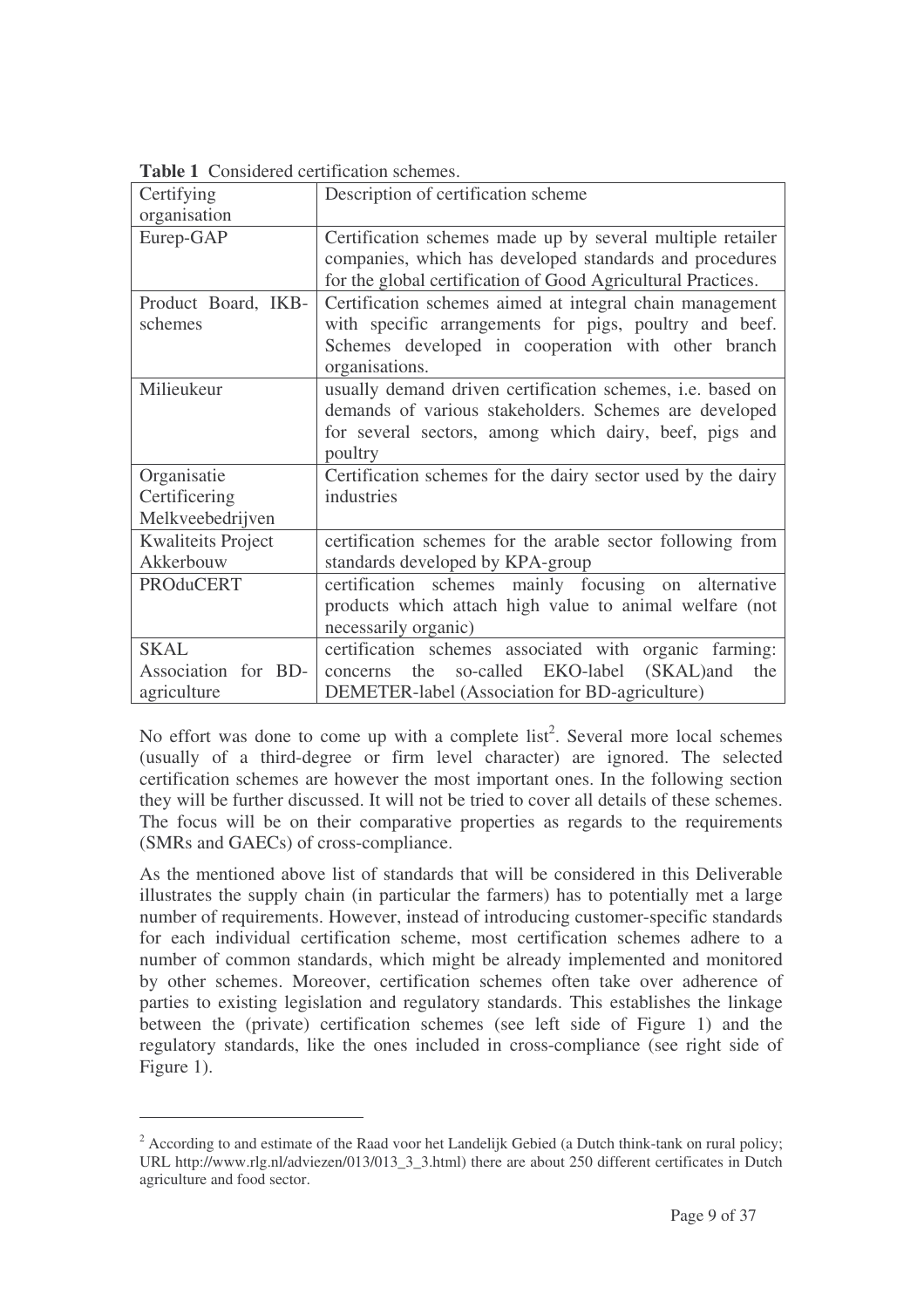The linkage might be exploited in several ways. For example private certification schemes might use the regulatory standards as part of their package and communicate them to consumer and in that way commercially valorise them. This might be in particular relevant in case regular standards differ over countries (e.g. between the EU and the US). In that case claims to compliance with national regular standards might be used to create a competitive advantage compared to competing imports or exports (Lohr, 1998, 1128). Moreover, by taking up (legal) requirements which are subject to legal sanctions they might buy credibility. Another possibility is that private monitoring and inspection agencies implicitly outsource part of their control-tasks to the governmental control and inspection services (for the common requirements) and thereby save on costs. Another alternative is that private and public parties cooperate on inspection and control activities, which might lead to cost savings, intensified inspection regimes, and increased compliance. As far as the regulatory standards that are part of cross-compliance were already part of private certification schemes this has implication for the cost estimate of cross compliance. Depending on the degree of participation in the private certification scheme, the estimate of additional costs associated with the introduction of cross compliance might be reduced. But also the opportunity costs of participating in private certification schemes might be reduced to the introduced obligatory regulatory standards. Whereas the legal regulatory standards have to be complied with anyway, the additional costs of satisfying the requirements of certification schemes which go beyond this level might decline relative to the monetary benefits participation generates.

As already indicated before, in principle the commonalities between private certification standards and public regulatory standards create potential synergies between private certification schemes and regulatory standards. The Dutch government is in principle op to consider these synergies and make use of the linkages. As such she formulated a fifteen-point list, which specifies the criteria (private) certification systems have to satisfy in order to be (partly) acknowledged. If a certification scheme is acknowledged it gets the label "ketengarantiesysteem". Acknowledgement implies that the government reduces their own control and relies on surveillance of the certifying organisation and its monitoring system and no longer directly inspects and monitor supply chain parties. Among the criteria for public acknowledgement are (MDW, 2000):

- it should be a privately organised system (no involvement of Product Boards);
- All partners in the supply chain have to participate;
- As a minimum requirement all partners in the supply chain satisfy the legal requirements of public, animal and plant health law, as well as those on animal welfare;
- There is a closed product stream (parties only use products coming from other participating parties in the supply chain, of if not they keep these separated from the certified product stream);
- The certification scheme is carried out by an independent private nonprofit agency, that satisfies certain quality requirements (e.g. ISO9004-2 and EN45011);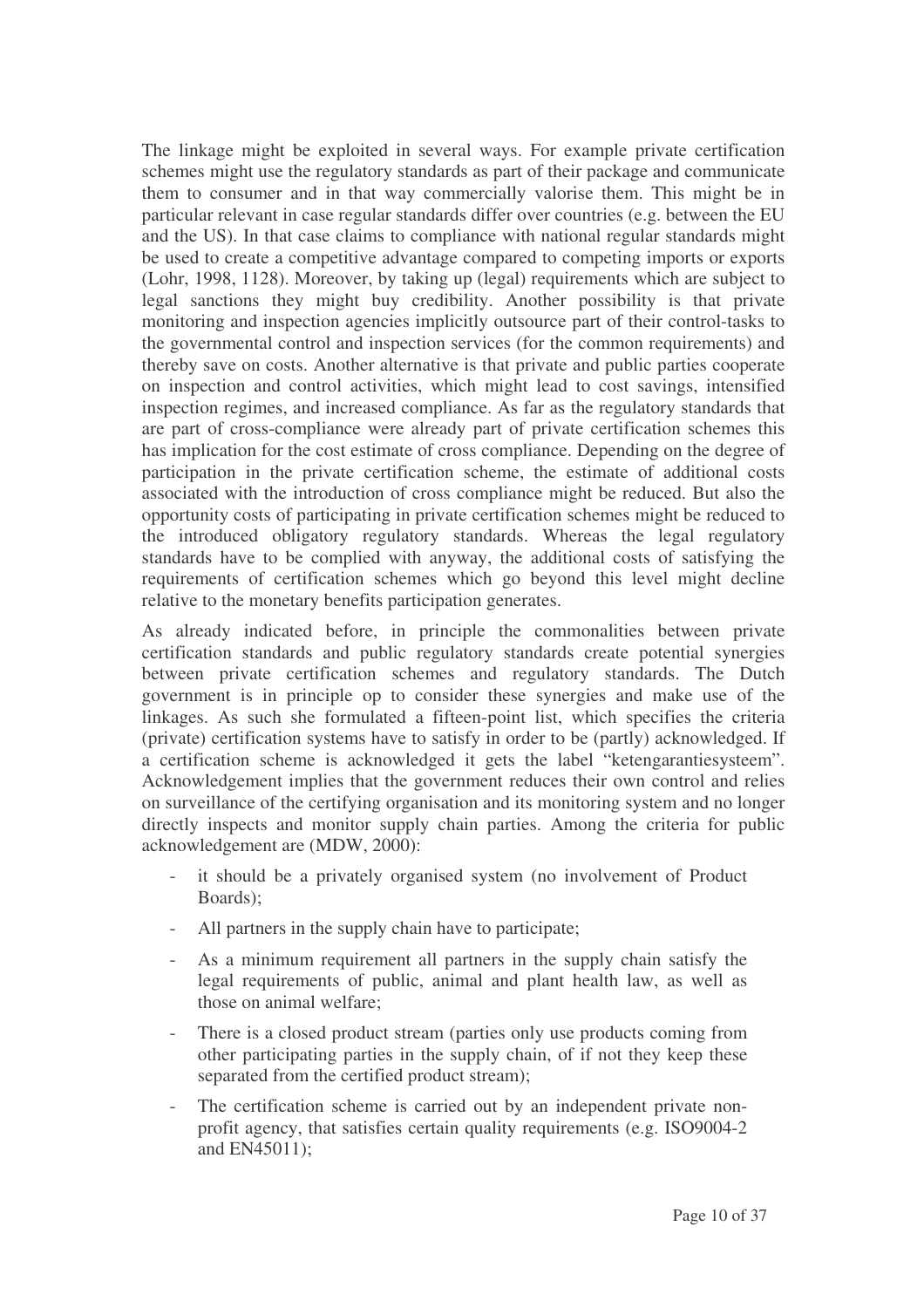- All participants sign written agreements with each other and the certification agency in which they promise ate least to comply with the public regulatory standards;
- Inspection and monitoring is carried out by an independent accredited inspection agency, which satisfies the EN45004 criteria;
- The certification scheme has an adequate and well-described system of sanctions;
- The Minister of Agriculture, Nature and Food Quality is fully informed and has access to the administrations of the control and inspection bodies, as well as to the records kept of the imposed sanctions.

At this moment no acknowledged private certification systems are known. However, some certification schemes are coming close to the requirements for acknowledgement and there is a clear tendency of private schemes to strive for acknowledgements.

The certification schemes or standards relevant for the Dutch supply chain do not necessarily have to be country specific. As Figure 1 shows, the final products produced by the supply chain might go to domestic as well as foreign destinations (exports). A Dutch pig farmer who wants to deliver to a German slaughterhouse or the German consumer market, might have a German Quality and Safety certification, issued by the German Board of Accreditation. Likewise, German dairy farmers, who want to deliver milk to the Dutch dairy industry, can have a Chain Control Milk (KKM)-certification issued by a Dutch certification party. In this Report only Dutch certification schemes will be analysed. Here knowledge is available about participation in foreign certification schemes this will be mentioned. For more information about content and design of these foreign certification schemes (which are mostly European) one is referred to the other country specific D6-Deliverables.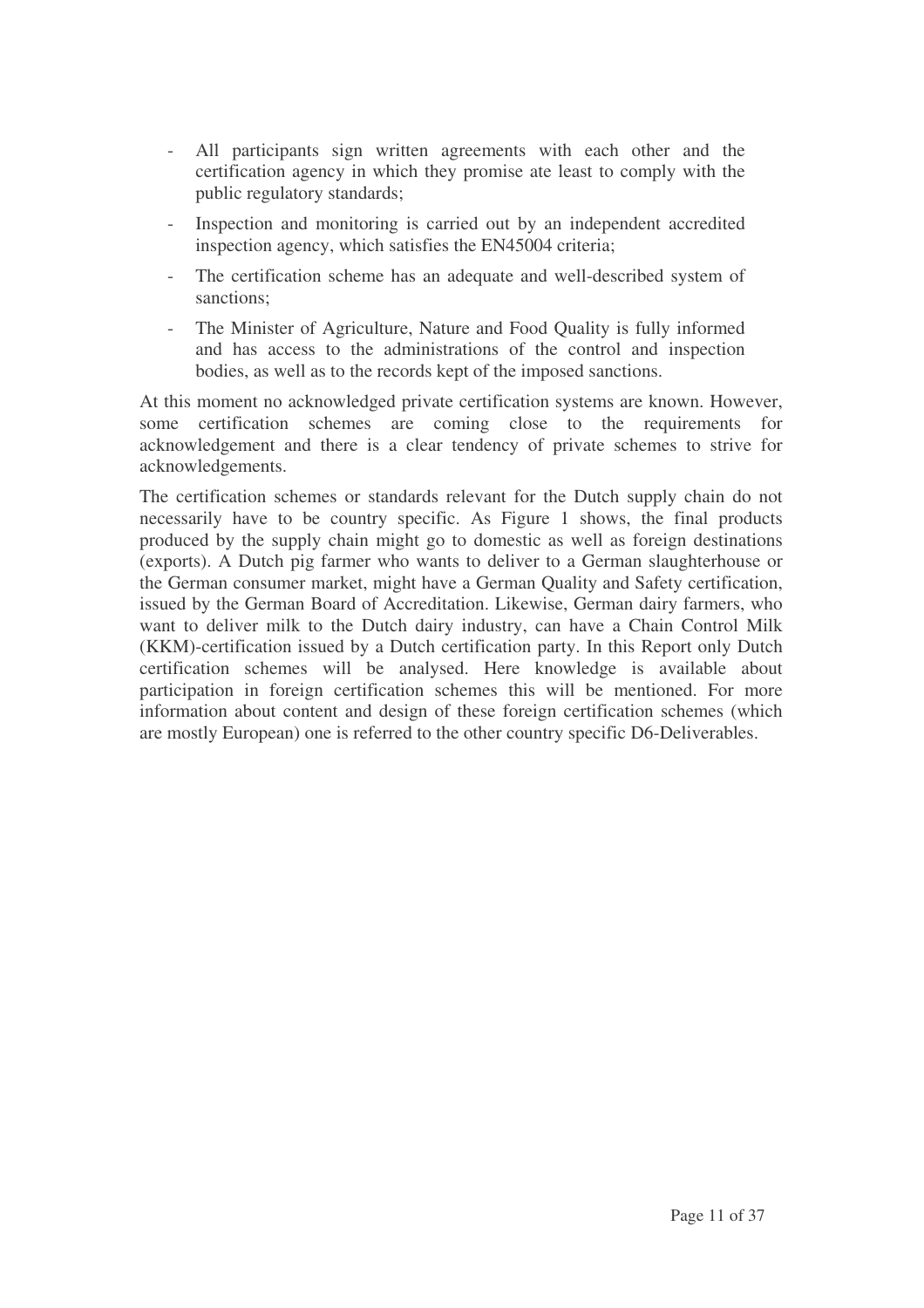## **2 Dutch certification schemes: general description**

In this section the certification schemes as denoted in Table 1 of the previous section will be more extensively discussed. Thereby a general standard format is chosen. For each scheme subsequently the certifying organisation, purpose and requirements will be discussed.

Details about the relationships of the discussed certification schemes with the regulatory standards covered by the cross-compliance is discussed in the following chapters.

It was not possible to get precise numbers on the number of participants. Where they were available or easy to recover they are presented. In a number of cases the list of wholesalers and retailers participating is readily available, but not the list of participating farmers. It was often also not possible to get an exact estimate of the membership costs (which might depend on various criteria; see some further remarks in next section).

## **2.1 EurepGAP**

EurepGap is an initiative of retailers belonging to the Euro Retailer produce Working Group (EUREP). Many of the EurepGAP members are global players in the retail industry and obtain food products from around the world. So the network has an international membership and international scope. Dutch retail and food service members of EurepGAP are Ahold and CBL (Centraal Bureau Levensmiddelenhandel). The initiative, which started in 1997 and has further developed since then, was driven by the desire to reassure consumers. As such it was a response to the food scares (BSE and others), pesticide concerns and the rapid spread of GM foods, all factors which increased consumer uncertainty about the safety of food, his desire for independent information and his interest in sustainable food production.

EurepGAP, which include as members retailers, producers/farmers and associate members for the input and service side of agriculture, now is an equal partnership between agricultural producers and their retail customers. Its mission is to develop widely accepted standards and procedures for the global certification of Good Agricultural Practices (GAPs), where these GAPs should have a clear consumer focus. Included are into the GAP definitions are issues like food safety, the environment, workers welfare and the welfare of animals.

By adhering to good agricultural practices EurepGAP aims at reducing the risks in agricultural production. EurepGAP provides tool to objectively verify best practices in a systematic and consistent way, throughout the world. The scope of EurepGAP is concerned with practices on the farm. Once products leave the farm they come under the control of other Codes of Conduct and certification schemes relevant to food packing and processing. Combined, these schemes guarantee that the whole chain is assured right through to the final consumer.

Governance of the EurepGAP scheme is by sector specific steering committees, which are chaired by an independent chairperson. The standard and certification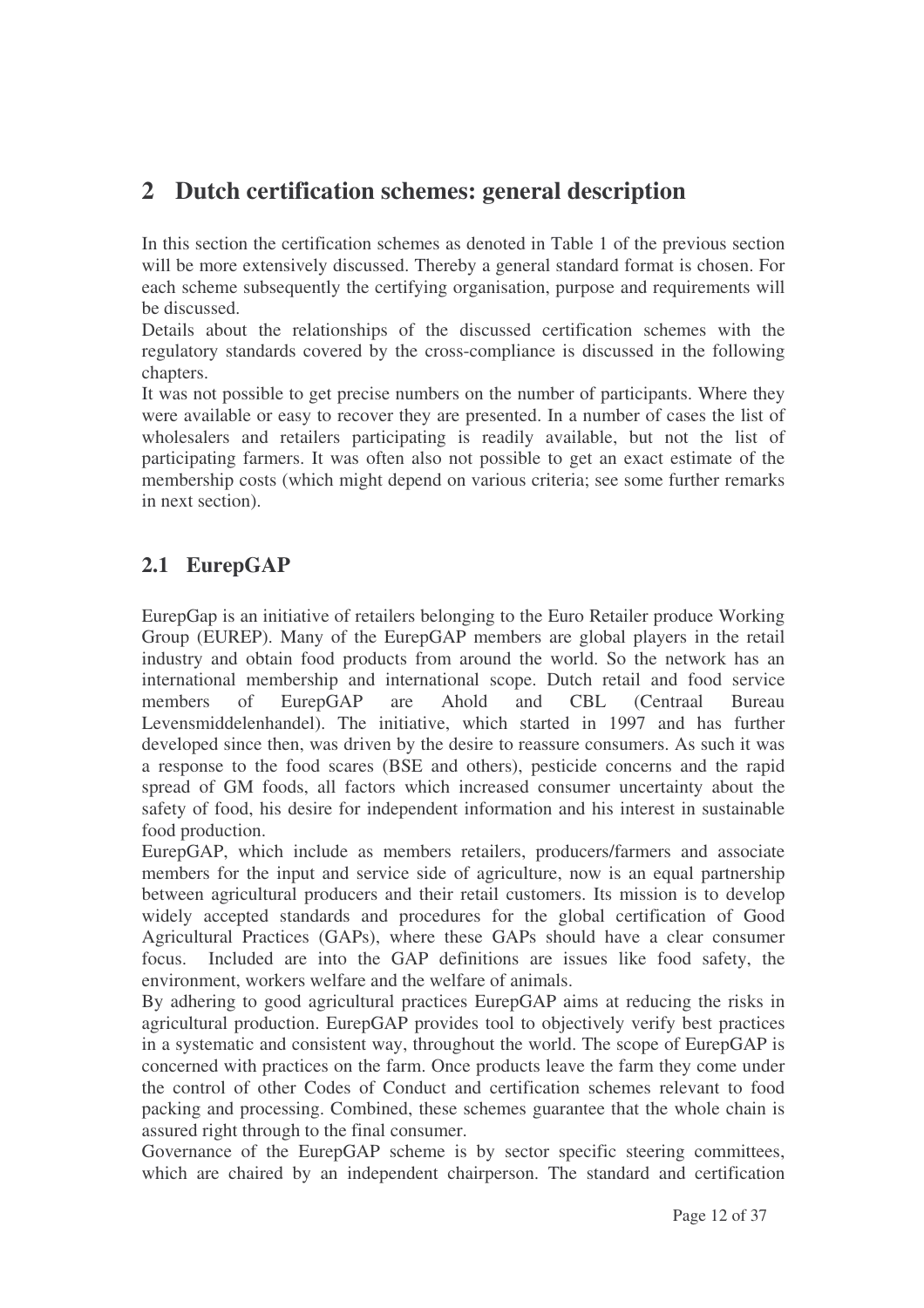scheme is approved by the so-called Technical and Standard Committees working in each product sector. These committees consists of both retail and producer members. Another aim of EurepGAP is to provide a forum for continuous improvement of quality and safety standards. Therefore the technical and standards committees, has as a formal agenda to review emerging issues and carry-out risk assessments. This is a rigorous process following the principles of HACCP<sup>3</sup>. It involves experts in their field and leads to revised versions of the protocol.

The EurepGAP certificates belong to the accredited standards category. This means that all certification bodies have received full ISO Guide 75 (EN 45011) accreditation. Only accredited certifiers are allowed to use the EurepGAP logo on their certificates, and only they can allow growers to do the same according to their certification agreement. Accredited certification body in the Netherlands are Control Union Certifications BV (former Skal International), which is approved for the subscopes cattle and sheep, dairy, pigs, poultry and combinable crops. FoodCert BV is provisionally approved.

The protocols of EurepGAP recognize three levels of compliance criteria: 'major must', 'minor must', and recommended. For the 'major must' criteria hundred percent compliance of all applicable major must control points is compulsory. For the 'minor must' criteria ninety percent compliance of all the applicable minor must control points is compulsory. For the 'recommendations' no minimum percentage of compliance is set. Verification includes annual farmer internal self-inspection and external verification by certification body. Farmers can apply individually or as a group. The can apply directly for EurepGap schemes, or also (indirectly) apply for EurpeGAP benchmarked schemes.

Wherever a non-conformance is detected in a 'base' module, this will also affect all livestock specific modules. Non-conformance in one sector specific module will affect only that module, and no others. Within EurepGAP three types of sanctions exists: warning (allows some time for correction), suspension (EurepGAP logo suspended for some time) and cancellation (cancellation of contract and prohibition to use license or certificate).

If non-compliance is detected with respect to a 'major must' immediate complete certificate suspension follows (for a minimum of 6 month). If repetition occurs in subsequent audits the certificate is cancelled. If a farmer or a group of farmers notificate non-compliance with a 'major must' in advance, before externally detected by a certification body, and puts in place suitable corrective actions, than immediate partial suspension of the certificate is imposed. If more than 10% of the applicable minor musts are not complied with a deferred suspension of the certificate is imposed.

Alongside the general EurepGAP standard there is the integrated farm assurance IFA program (EurepGAP, 2005). The EurepGAP integrated farm assurance or IFA Steering Committee defined the following general objectives and mission for IFA. Farm assurance is found important because it provides a controlled and more efficient production of agricultural raw materials, a farmer's response to globalisation, and

<sup>&</sup>lt;sup>3</sup> HACCP is a widely recognized tool to establish good production, sanitation, and manufacturing practices that produce safe food. HACCP establishes process control through identifying point is the production process that is most critical to monitor and control (see e.g. Unnevehr and Jensen (1998) for more details).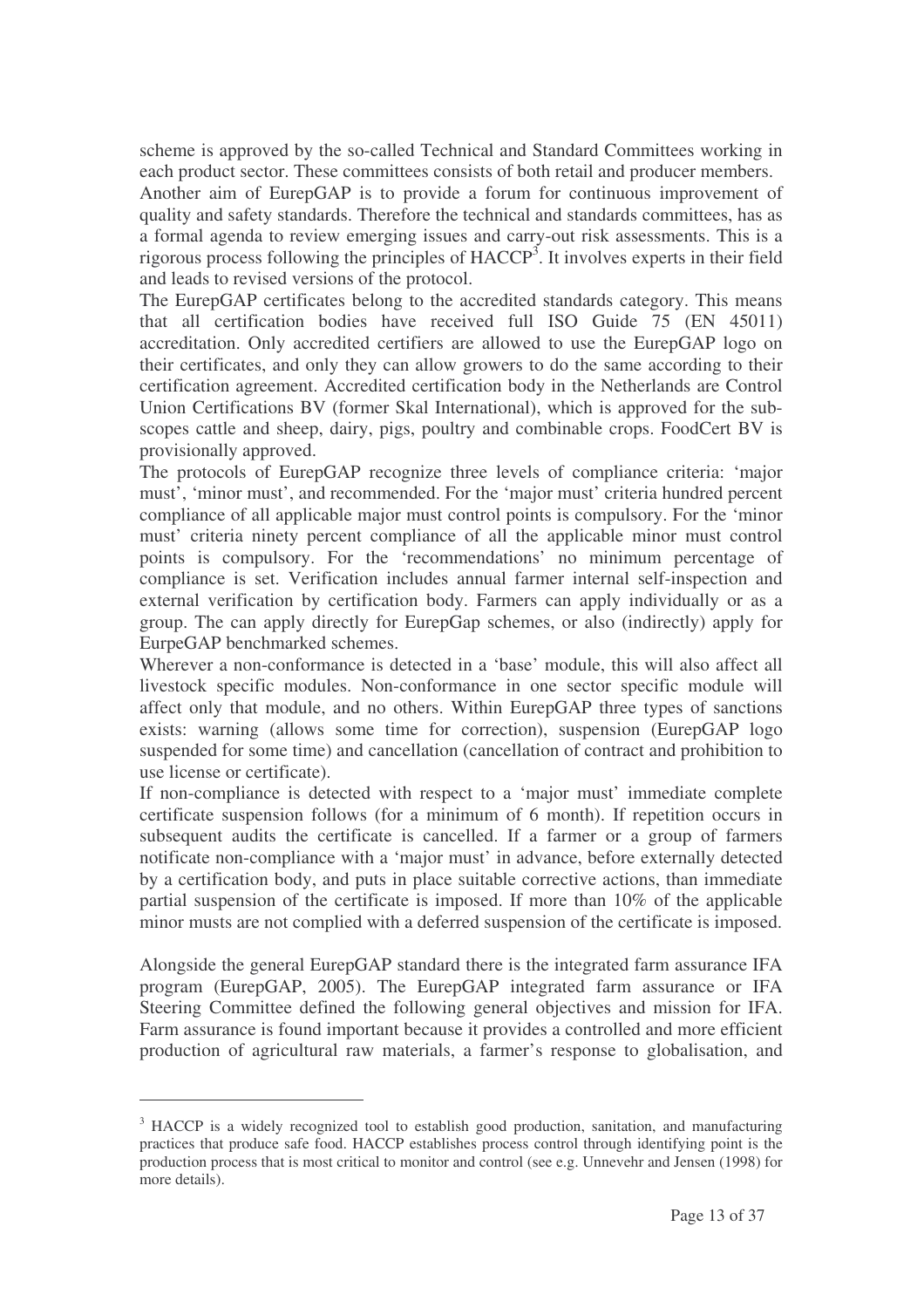reassures and improves confidence in agricultural products. The main objectives of the IFA program are:

- To facilitate mutual recognition through transparent benchmarking;
- To boost world wide participation in farm assurance;
- To encourage continuous improvement; and
- To provide performance and integrity measurement for assurance schemes (e.g. certification and accreditation).

One wants to reduce duplication of audits at farm level, and also to see IFA becoming the preferred global reference standard for farm assurance. The large number of assurance schemes which currently prevail in the market are found confusing both to consumers and the industry.

The IFA protocol has a 'base' module, which applies to all participating farms, all crops and all livestock on those farms. In addition, sector-specific IFA protocols are developed for combinable crops, fruit and vegetables, cattle and sheep, dairy, pig and poultry. It is not possible to certify the sector module without verifying the applicable base module. Additional sub scopes such as feed, livestock transport, etc. are covered through recognition of schemes via a benchmarking process. Out of these protocols here only the ones on combinable crops (including cereals), dairy, cattle and sheep (including beef) and pigs will be considered 4 . Below the main characteristics of the protocols (including the relevant base criteria) are described<sup>5</sup>.

The criteria with respect to combinable crops follow from the 'base'-module on crops and the sector-specific module on combinable crops. With regard the 'base'-module they regard the following issues:

- The product should be traceable to the farm where it is grown (requires documented traceability register);
- In case of GMO plantings one should comply with all applicable legislation in the country of production;
- It is recommended to use techniques that are proven to improve or maintain soil structure, and avoid soil compaction;
- It is a minor must to apply field cultivation techniques which reduce the possibility of soil erosion;
- Fertilizers should be used by farmers which can show their own competence and knowledge or their reliance on competent advisers;
- All fertilizer (chemical, organic) applications should be kept record of;
- Storage facilities for fertilizers (chemical, organic) should be in proper condition;
- No sewage sludge should be used at farm;
- The protection of crops against pests, diseases and weeds should be achieved with the appropriate minimum of crop protection product input;
- Crop protection products should be properly stored, in well ventilated facilities and in accordance with local regulations;

<sup>&</sup>lt;sup>4</sup> Selection based on listing as supplied in Deliverable D4.

<sup>&</sup>lt;sup>5</sup> For a complete description see the detailed specified criteria in the accompanying documents ate the website of EurepGAP.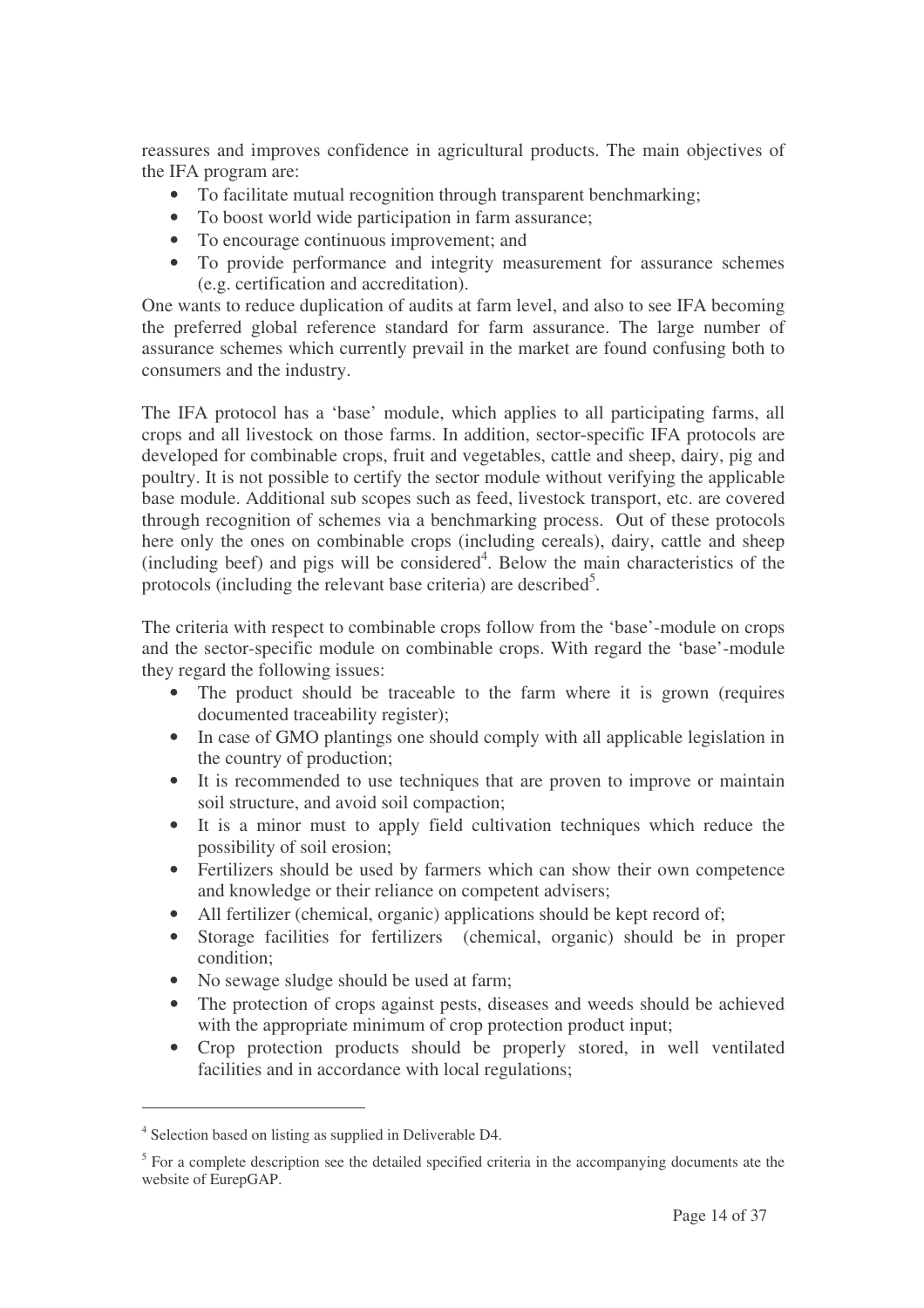- All crop protection product applications are kept record of.
- The registered pre-harvest intervals have to be observed and satisfied.
- The farmer or supplier should provide evidence of residue testing according to accepted testing procedures;
- All application equipment of fertilizers and plant protection products must be kept in good condition.

From the combinable crops module the following additional criteria are relevant:

- Farmers should inform their direct clients about the GMO status of their products;
- Any application of fertilizers in excess of national limits should be avoided;
- Fertilizers applications should be done in such a way that surface and groundwaters are protected form excessive nitrate and phosphate contamination;
- All national restrictions on crop protection product application should be complied with;
- Hygiene of harvested crop storage is respected (clean storage facilities, where appropriate washed and insecticide treated prior to use).

The criteria with respect to livestock follow firstly from the general 'base'-module on livestock. With regard the 'base'-module the following issues are mentioned:

- All farms with livestock enterprises maintain a movement record;
- All livestock should be individually identified by individual or batch (poultry) identification;
- All livestock should have access to sufficient clean water:
- Used feeds and industry by-products should have been manufactured by a source approved by EurepGAP;
- All purchased stock feed materials should be traceable to the supplier;
- All home mixers of feeding stuffs should be registered with, or approved by a relevant and competent authority;
- The forage fed on the farm should be derived from crops that were produced and certified according the relevant EurepGAP standard;
- Records, as detailed as available, should be kept for purchased feeds;
- Feeds should be properly stored in conditions which prevent deterioration and contamination;
- The floor space available should be sufficient to allow appropriate stocking densities;
- Ventilation (natural or artificial) should be effective and appropriate to the livestock type in order to maintain suitable temperature, atmosphere and to prevent condensation;
- Floors should be maintained so as to avoid slippage and to prevent stress to animals;
- All housing, races and enclosures should be free from sharp projections, corners, machinery etc. that may cause stock to injure themselves;
- Farmers should keep record of routine veterinary visits by a surgeon or a practice and should have a written veterinary plan, covering the required areas (disease prevention, vaccination, parasite controls, feed-water medication, etc.);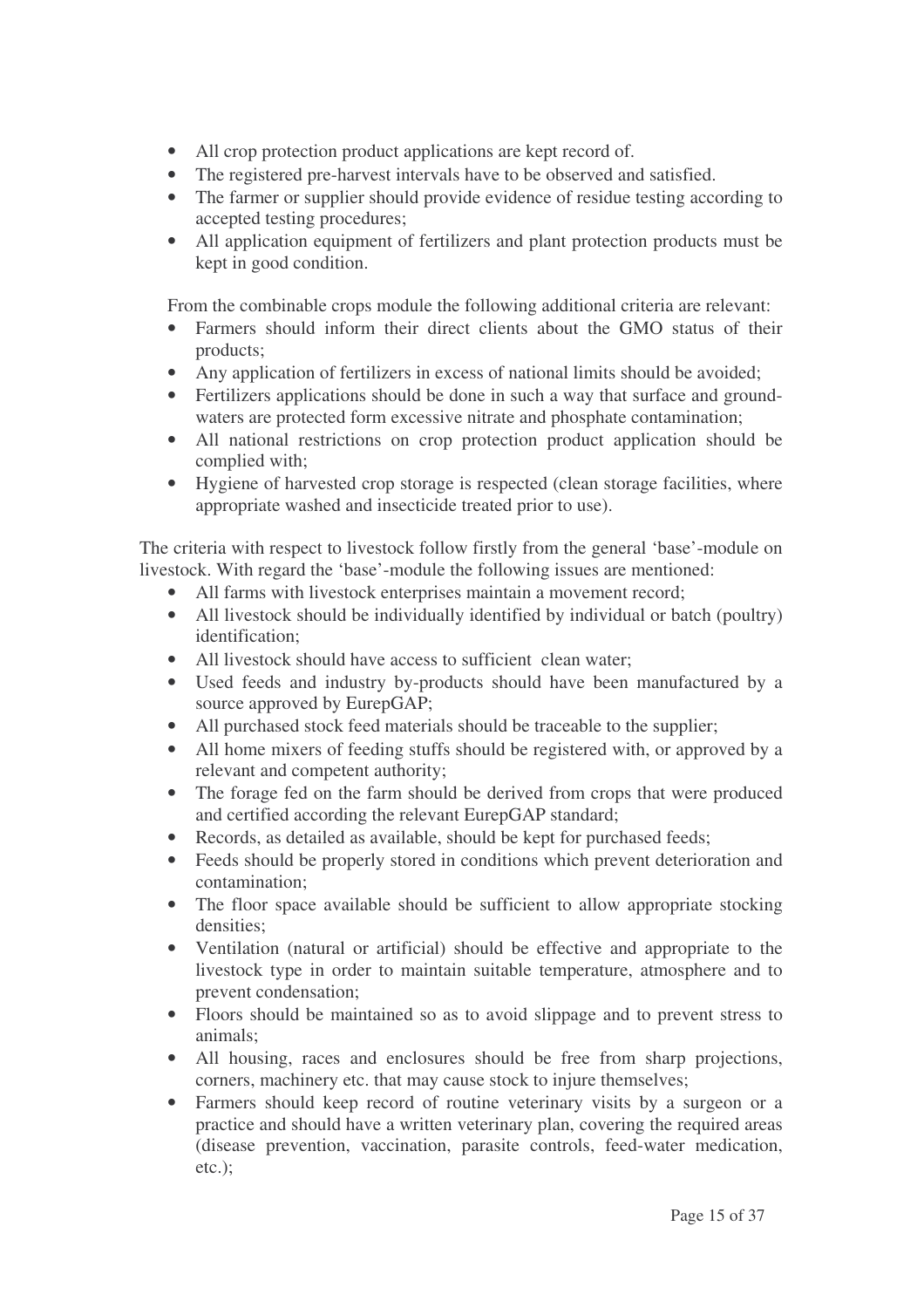- Livestock suffering from ill health or injury should receive immediate adequate attention and if necessary be kept in suitable isolated facilities;
- Livestock should at all times be treated in such a way as to protect them form pain, injury and disease;
- Farmers should only use medicine that are approved by the relevant competent authority, follow the labelled instructions, and not use medicines that have past their expiry date;
- No growth promoters should be used (should be evidence by regular sample tests);
- All farmers must maintain up to date and legal medicine purchase and administration records;
- Medicines should be properly stored;
- Fallen stock disposal should be done adequately and promptly.

The 'base'-module for livestock contains the largest number of criteria, to which a more limited number is added in the sector specific modules, or more detailed extensions are given of criteria earlier mentioned in the 'base'-module.

With respect to the sector specific cattle and sheep module (which include beef) the following criteria are mentioned:

- Livestock entering into EurepGAP registered farms coming from non-EurepGAP registered farms should undergo a period of residency of at least 90 days at an approved farm before being qualified as EurepGAP stock;
- Farmer should describe what factor influence his choice of bulls and keep record of calving difficulty/mortality;
- Newborn calves should receive colostrums ideally within 1 hour of birth and receive full milk within the first three days after birth whether from their dam or an alternative source;
- Sufficient milk should be available until their intake of concentrates and hay is sufficient for a calf's growth;
- Muzzling of calves is not allowed;
- Calf areas are clean in order to minimize risk of infection:
- Calves receive a nutritionally sound diet, appropriate to the calf's development, fed twice daily;
- The farmer must follow a stock inspection routine (preferably once daily when stock is outside; twice daily when stock is housed);
- Housed stock have lighting throughout the hours of normal daylight;
- All stock should be provided with a well-drained, dry lying area;

Except for the first and the last three criteria (which are 'major musts') all other sector specific criteria are belonging to the category of 'minor musts' or 'recommended' criteria.

The sector-specific dairy module contains a number of 'major must' criteria with respect to milking and dairy health treatment, where the other criteria belong to the categories 'minor must' or 'recommended'. It should be realized that when the dairy sector module is applicable, at the same time also the previously discussed cattle and sheep-module is applicable or presupposed to hold. The following criteria with respect to dairy are worth mentioning: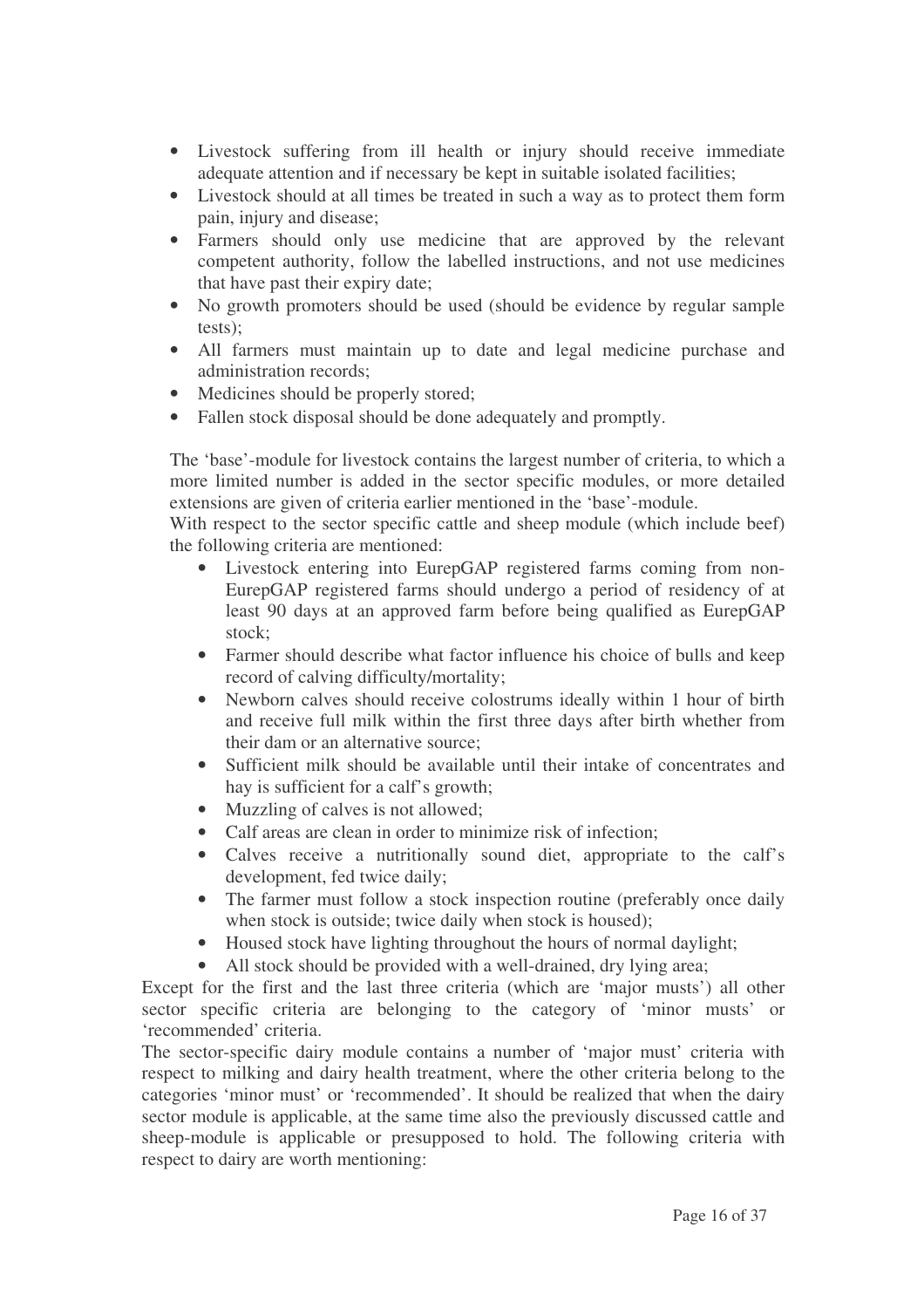- Farmers are recommended to have a written feed plan which demonstrates an adequate nutritional feeding regime for the dairy cows;
- Housing may not have slatted lying areas;
- To minimise the risk of injury to cows, all access ways should be maintained in a sound condition;
- Kennel and cubicle accommodation should allow cows the behave normally when lying down, ruminating and getting up, and contain a dry and comfortable bedding area;
- There should be a veterinary health plan for routine prevention treatments such as foot care, mastitis, vaccinations, and worming;
- Records are kept of the herd health monitoring, which identify cows at individual level;
- Cows should be milked regularly in well-facilitated milking parlours, which cause no welfare problems to cows when they are being milked;
- Adequate facilities should be available to ensure that milk from cows within the withdrawal period for any medicine is disposed of and does not enter the food chain;
- Milk from individual cows might not enter the collection system until it has been inspected for abnormalities from infection;
- A milking routine should be in place which ensures that udders are clean and dry prior to milking. Clean running water must be available for cleaning of dirty cows and potable water for the cleaning of milking machines
- The milking equipment must be tested and serviced at least once per year and records of servicing reports and replacement of material should be kept;
- The milking parlours and the milk collection storage should be in proper order (sound doors and windows, no rubbish, sound and regular cleaning, adequate cooling of collected and stored milk).

With respect to pigs the following sector-specific criteria (on top of the 'basic' livestock module are relevant:

- Approved pigs may not have been procured from, or passed through a livestock auction market;
- All pigs should be checked to ensure their permanent identification is in place prior to dispatch for slaughter;
- Castration without anaesthetics is only allowed within 7 days of birth. After this period it is only allowed with anaesthetic and when carried out by a vet;
- Tooth clipping or grinding in newly born piglets is acceptable only in accordance with legislation and with the recommendation of the farm's attending veterinary surgeon;
- If tail docking is done there must be a written veterinary/farm advisor recommendation to do so, which has to be revised quarterly. Moreover, authorized workers have to be competent;
- Piglets are not weaned under 28 days unless there is a veterinary or outstanding welfare reason for doing so;
- If pigs are restricted fed, the troughs should be sufficiently long to allow all pigs to feed at the same time;
- All feeds should be traceable and feed delivery records should be retained for 3 years;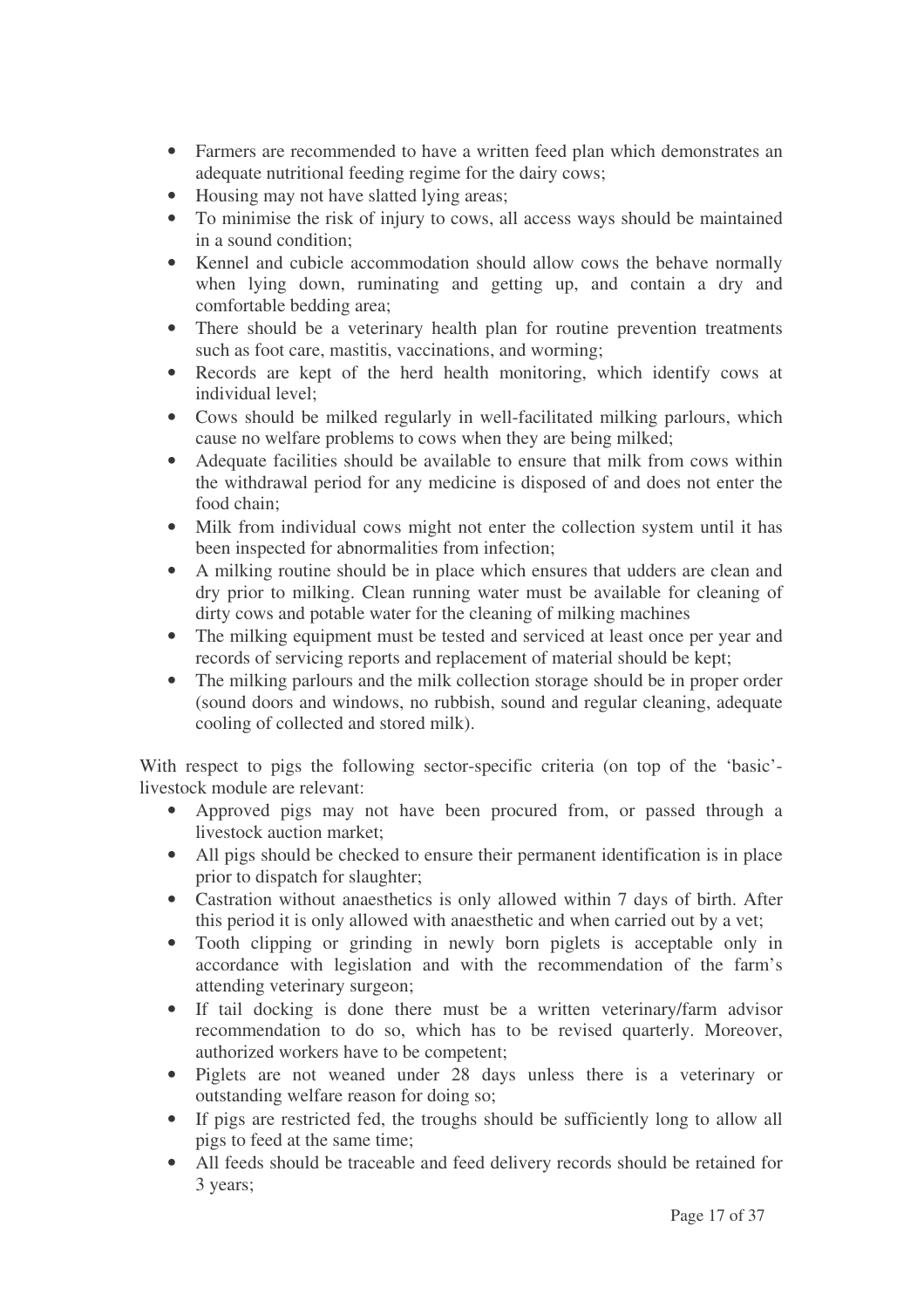- Pigs over two weeks of age should have sufficient supply of clean, fresh potable water;
- In order to prevent tail biting and other vices and also to enable them to satisfy their needs, all pigs (taking into account their stocking density) should have access to straw and other material/objects suitable to satisfy these needs;
- Pigs should have access to a clean dry lying area;
- Temperature and ventilation equipment in pig housing should be properly functioning and adjustable to the age, weight and stocking density of the pigs housed (detailed temperature and ventilation levels are described);
- Minimum total space allowances for weaning, growing and finishing pigs should comply with legislation;
- All pigs should be able to freely turn around, have a dry lying area, and lie down all at the same time;
- Lying areas should satisfy the additional EurepGAP standards (solid floor area must meet certain stocking rate criteria);
- Outdoor pigs keeping should satisfy certain 'housing' and stocking rate criteria.

## **2.2 IKB schemes**

IKB stands for integrated chain management. The IKB scheme is a national scheme which regulates production and distribution of meat, which started to be developed in 1990. There are schemes for pigs, poultry and calves. They were initiated with the Product Board for meat, poultry and eggs in cooperation with business and research institutes. More recently (since 2004) the schemes are privately organized and got a more independent character<sup>6</sup>.

The purpose of the schemes is to encourage a more close cooperation between the different chains of the supply chain. In principle each link of the supply chain from the down stream compound feed industry to the wholesaler is involved. The aim of the cooperation is to improve the meat product's image and to produce products which are better tailored at consumer's wishes and achieve a stronger competitive position.

All chains in the supply chain can participate. Pig farmers who want to participate have to conclude a contract with the VERIN, an accredited quality standards verification institute. Where formerly the slaughterhouses had the main responsibility in inspecting and controlling the farmers, now this is also done by the VERIN, who has delegated this to the CBD (central bureau of slaughter animal-services). In case of detected non-compliance the VERIN imposes a sanction.

The scheme distinguishes announced and non-announced inspection visits. Announced visits are primarily focused on checking the administration. Nonannounced visits the farm and inspects the animals, housing, etc. and includes the sampling of urine from pigs. Within the IKB scheme participants can get several qualifications. Status IKB-1 implies that there is full compliance or at least no more than ten light deviations from the norms. If there is one 'medium'-deviation and no

 $6$  Another change, which took place in 2003, is that the Skovar quality certification system was fully integrated in the IKB-pigs scheme.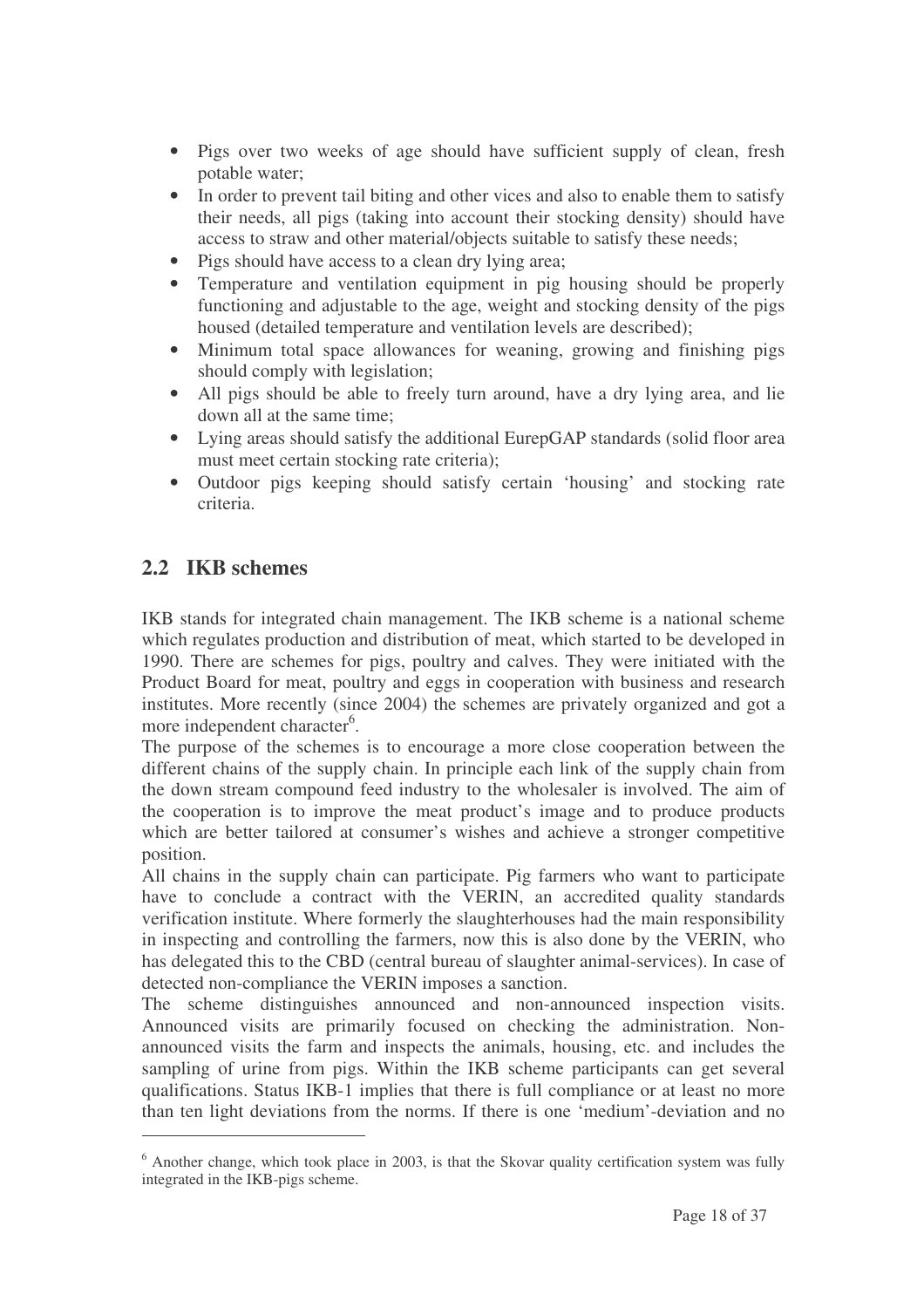more than 10 light deviations a participant gets status IKB-2. If there is one serious deviation of the norm and/or non improvement from earlier notifies deficits under IKB-2 status, the participant gets status IKB-3. If there is non-compliance with respect to illegal medicines or growth stimulators a participant get status IKB-4 and the certificate is suspended for a period of three months. The dominant part (estimated 90%) of farmers and slaughterhouses participate in the IKB schemes.

In this study only the certification scheme for pigs will be taken into account. The certification criteria are determined by a commission of experts. Some selected requirements are<sup>7</sup>:

- The requirements imposed by the law on contagious diseases should be satisfied;
- The requirements as specified in Annex IV of EU directive 2377/90;
- Feed should come form GMP-certified compound feed factories;
- Space requirements (animal welfare) follow the criteria as the are specified in the national Varkensbesluit-directive with exception of those which are evaluated to be not feasible form an economic point of view;
- Each farmer has an agreement with a veterinary surgeon which secure the animal health status (by regular checks, etc.) of the farm;
- Each pig farmers needs to have followed the course 'Adequate vaccination':
- Extended set of requirements to guarantee hygiene should be satisfied;
- Identification of pigs should be in proper order;
- The use of veterinary medicines should be kept record of;
- No non-allowed veterinary medicines might be present on the farm;
- The use of growth stimulators is prohibited
- Requirements with respect to transportation of pigs (desinfectation means of transport, etc.).

The animal welfare requirements are below what the Dutch government is demanding from pigs farmers (allowed adjustment time for farmers to achieve the government standards is January 1, 2013), but are still higher than those imposed in the SMRs.

### **2.3 Milieukeur schemes**

The directives included in the Milieukeur schemes consist of general and specific criteria, that have a strong product or crop focus. The aim of this Milieukeur institute (Stichting Milieukeur, SMK) is to encourage sustainable and environmental friendly agricultural production. They aim at increasing transparency and clarity with respect to environmental claims and to stimulate the unity between various environmental certificates.

In general it can be stated that the production process has to satisfy the legal environmental and quality requirements. Product and packaging have to satisfy certain food safety criteria. Likewise the EurepGap standards, also the IKB-schemes undergo annual updates.

 $<sup>7</sup>$  A complete set of requirements could be found in the document Voorschriften Regeling IKB Varkens</sup> voor varkenshouders, which is freely downloadable from the website of the VRIN (URL http:/www.verin.nl/home.htm).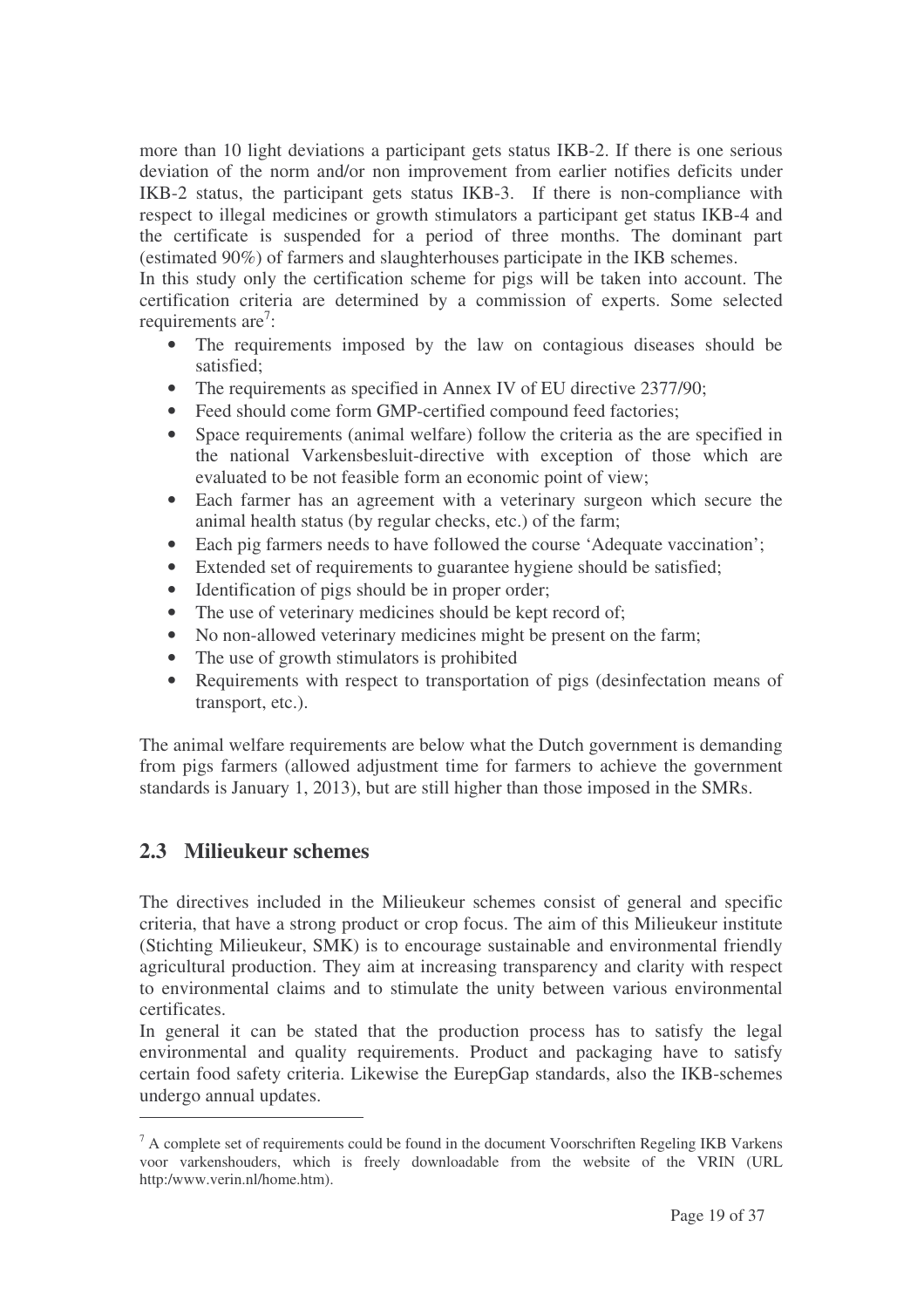If the organisation requesting a Milieukeur certificate is a downstream industry or represents a group of growers, this agency can itself play a role in the control (collecting data, doing administrative checks, provide supportive advice to members). However, the final control and inspection is in the hands of an accredited independent certification body (KIWA, SGS, ECAS, KCB). The inspection consists of administrative checks, biannual on-farm inspections, and product sampling (checks on illegal residuals). The surveillance and inspection system is in accordance with European standards (EN 45011).

In case of non-compliance there are three types of sanctions: warning, fine, and cancellation of scheme. The inspection body determines after which period one can than again successfully apply for the scheme. The controls are independent of those of governmental checks (although they also partly check for legal criteria).

In this study the Milieukeur-schemes for the arable sector are discussed (see for more details the discussion of the KPA-project below).

### **2.4 Dairy farm certification**

Together with the Dutch farmers union LTO, the Dutch Dairy Organisation (NZO) developed a quality scheme known under the label KKM (keten kwaliteit melk=chain quality milk). The main focus of the KKM integral chain management scheme is quality and food safety. This scheme got widely accepted and tended to become a country-wide standard for any milk deliverance transaction. The Dutch antitrust agency NMA concluded that this was conflicting with the requirements of fair and sufficient competition. As a consequence a main Dutch dairy (Campina) developed his own quality system, which is formally different but in a material sense very close to the KKM certification system. So the milk quality schemes are more closely linked to the dairies as compared to the previous situation.

Monitoring takes place by an independent body. If the milk fails to satisfy the required standards, the dairy farmer in question may be prohibited from supplying the dairy factory in the future. The main emphasizes in the inspections seems to be on medicine use. Although an issue like identification and registration is also part of KKM, it seems that the inspection bodies spent relatively less time on checking this, not because they find it unimportant, but because they know it is already checked by others (AID inspection on cross-compliance requirements)<sup>8</sup>.

The criteria dairy farmers have to satisfy include<sup>9</sup>:

- Identification and registration of animals according to the legal rules;
- Animal health should be secured through a compulsory certificate of good health for each cow and a disease control program based on continuous monitoring;
- Feeds are made from natural ingredients and contain no antibiotics, milk yield enhancer, or other synthetic additives;

<sup>&</sup>lt;sup>8</sup> This remark is based on anecdotic information we gathered in the side stream of the questionnaire on cross-compliance among Dutch farmers (see Deliverable 5). So it reflects the way farmers perceive the monitoring and inspection, rather than being based on any formal indications.

<sup>&</sup>lt;sup>9</sup> A detailed specification of the requirements can be obtained from the OCM, the organisation handling the certification of dairy farms (URL http://www.ocmonline.nl/). See for example the manual Handboek Ketenkwaliteit Melk (protocol).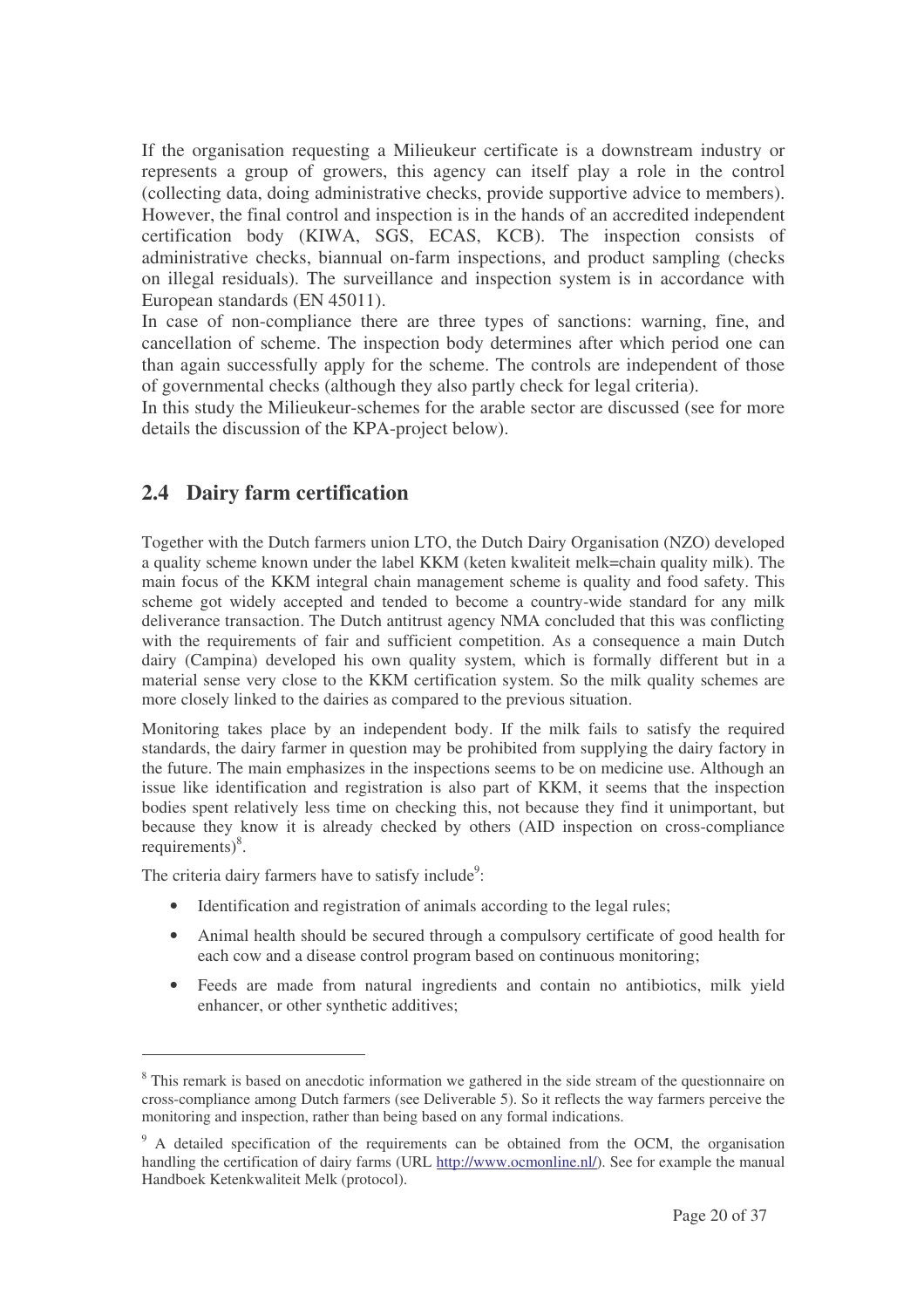- Only companies with GMP certificate may supply mixed feeds to the dairy farm;
- Milk of animals that have received medication is not supplied to the factory during an established suspension period;
- A sample is taken form each batch of farm milk delivered. Quality of the milk is tested with respect to various criteria (cell count (mastitis), freezing point (water content, pH value, purity, harmful substances, etc.).

In general the standards specified are more stringent than those described by Dutch or EU legislation.

Participation in the KKM scheme or (its equivalent) is obligatory for deliverance of milk to dairy factories. So there effectively is still a dairy sector-wide coverage of a nearly fully uniform standard. This is irrespective of the efforts to break the monopoly-standard in dairy by the Dutch anti-trust agency.

## **2.5 PROduCERT schemes**

The PROduCERT organisation has a number of certification schemes and caries out on-farm inspections, among others for the IKB-pigs scheme mentioned before. PROduCERT is holder of a number of schemes concerning free range animal farming. The schemes in particular distinguish themselves on the issue of animal welfare requirements. With that respect they are going far beyond the requirements of the EU cross-compliance regulations. An important aim of these schemes is to distinguish the products coming from free-range farming and by that valorising this type of farming. Specific consumer groups are prepared to pay a premium for products coming from free-farming origin.

The PROduCERT certification scheme for free range cattle exists for about 10 years. It was created because of a request of suckler cow farmers and speciality butchers. The animals should be kept in groups, have to possibility to graze outside, and be fed with natural feeds satisfying good feed criteria. Farmers participating are checks twice a year. Butchers and meat processing firms are checked six times a year. Currently there are about 45 wholesaler and retailer participants.

The PROduCERT certification scheme for free range pigs dates from 1985 and was initiated to create a meat alternative for consumers. Among the initiating parties were Animal Defense, The Ministry of Agriculture, and the consumer interest organisation. Participating farmers are inspected at least twice a year and participating butchers and meat processing firms at least six times per year. There are about 40 wholesale and retailer participants.

The PROduCERT certification scheme for free range laying hens dates form 1991. It distinguishes for types of chicken farming: three with free range outside for the chickens and 1 type in which there is no possibility for the chickens to go outside. Only those farming types allowing chickens to go outside can qualify for the certification scheme. Monitoring and inspection is done by Controlebureau Pluimvee en Eieren (CPE, Control Bureau Eggs). There are about 15 wholesaler and retailer participants.

Alongside these schemes PROduCERT holds some other schemes among which one associated with Limousin breed meat production and a very recent one labelled as " Koeien in de wei" (Keeping the cow outside) which seems to be rather popular.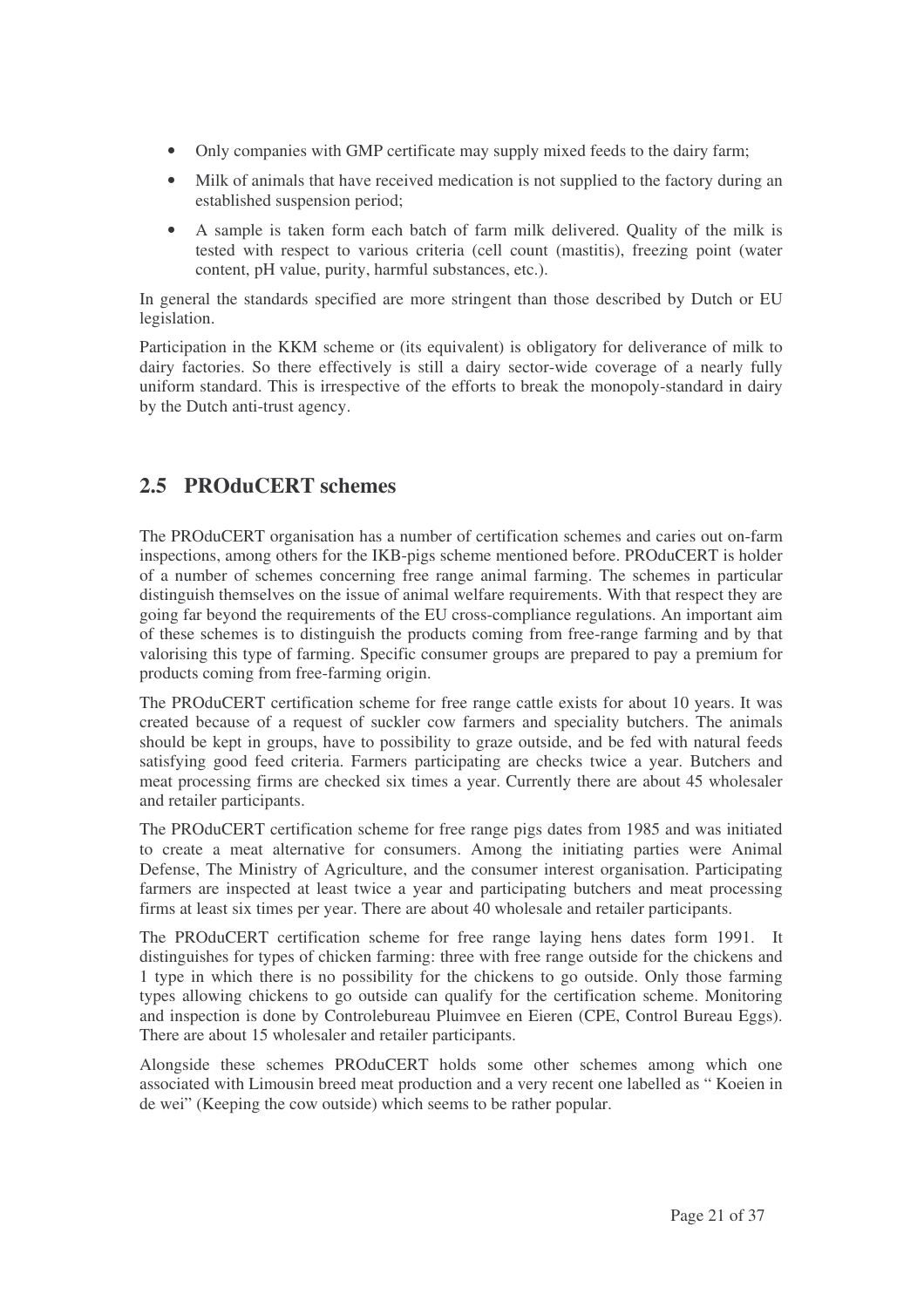## **2.6 Arable farm certification (KPA)**

The aim of the Quality Project Arable sector (KPA), which started in 1999, is to create a central registration of all relevant information about the production process in the arable sector in a system which is under control and ownership by the arable sector itself. The initiator of the KPA project was the Dutch farmers union LTO. So it are the arable farmers which themselves determine who get access to their registration system and who not. Arable farmers can certify their farm under three different schemes. Firstly, there is a base certificate. Secondly there is an Environmental certificate (Milieukeur) associated with a single product (also called a product-certificate). Thirdly, there is an environmental certificate which regards the whole arable farm (Milieukeur akkerbouw), also labelled a farm-certificate. All schemes have a control and sanction paragraph.

The exact criteria were not directly accessible. However, they have a strong focus on the use of plant protection products. Only allowed means might be used. Good plant protection practice criteria should be satisfied. This fits in with the general purpose of this scheme, which is food safety and environmental sustainability.

## **2.7 Certification of organic agriculture**

The EU took care that from 1991 Europa had a recognizable and credible label for organic agriculture: the Eco-label (EKO-keurmerk). Skal is the holder the Dutch EKO-label. Although the EKO standard is voluntary there is a high degree of public authority involvement. In that sense this standard differs from standards like EurepGAP and IKB pig that are privately developed, and also free to be adjusted in accordance with the wishes and desires of private parties.

In order to qualify for this label farmers have to satisfy the EU standards for organic agriculture and sometimes additional country specific requirements. In 2005 the total area of the certified amounted  $48765$  hectares  $(2.5\%$  share of total agricultural area; +600ha as compared to 2004). The total number of organic farms was 1468 of which 13777 were certified. About 16.000 cows at 325 certified organic dairy farms were included.

The requirements of the EKO schemes follow the EU standards, as provided in EU Directive 2092/91 and imply (among others) the following requirements:

Plant production

- For all forms of organic production it holds that the use of genetically modified organisms (GMOs) is strictly prohibited;
- For arable production soil fertility should be preserved or improved by means of the use of legume crops, green manure crops, deep rooting crops and a wide crop rotation scheme;
- Problems with diseases, weed, etc. need to be reduced by appropriate variety choice, mechanical weeding, protection by natural predators;
- Plant protection products are in general not allowed, except in very extreme cases;
- No parallel crop growing of organic and non-organic crops is allowed;
- Before being recognized as organic the proper transition procedure should be followed (transition time of 2-3 years);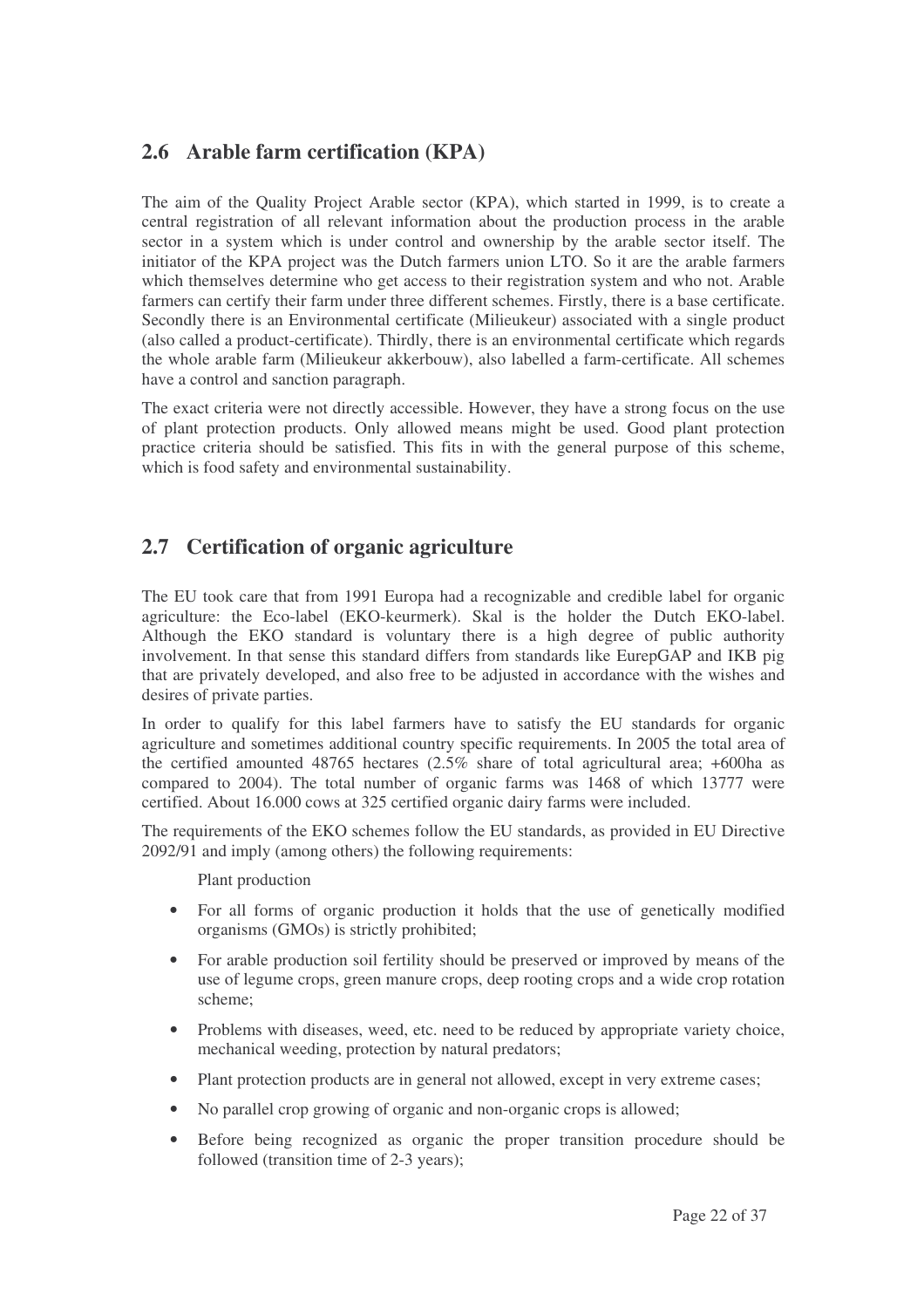Animal production

- For animal production it should be secured that animals can follow species-specific behaviour;
- In case diseases occur homeopathic are preferred. If they are not satisfactory a limited number of regular medicines may be used. If regular medicines are used products should not be delivered to factories before taking into account an intermediate period which has two times the length as the minimum length specified for the medicine;
- Animals should be registrated, but also grassland use;
- Only organically grown feeds are allowed for animals.

The difference between the EKO label and the Environmental certificate (Milieukeur) is that in organic agriculture no any chemical fertilizers and plant protection products are allowed, whereas under the Milieukeur this is allowed, but under strict criteria. The criteria with respect to GMO's are more strict in the Netherlands than is specified in the EU standards.

A second certificate linked with organic agriculture is the Demeter label. This certificate is associated with biological-dynamic (BD) agricultural production. This approach to agriculture emphasizes the need for respecting balances and taking into account relatedness and connectedness in agricultural production, which it sees as an organism. From this several things follow:

- The balances-concept implies for example that agricultural production should be mixed: arable production and animal production should be combined, because they are dependent on each other (animals need forage from plants, arable land needs manure from animals). Mixed production could be realized either at farm level, or through close cooperation of neighbouring farms.
- $\checkmark$  The soil is seen as a living organism, where soil-life should be encouraged. From this a number of restrictions follow with respect to the application of manure. Chemical fertilizers are not allowed, just like in organic agriculture in general. Organic manure, may and should be applied, but in such a way that it encourages soil life. This implies no application of 'fresh' manure, but only of manure made into compost.
- With the process of making compost special BD-preparates should be added to structure and direct the transformation process and increase the vitality of the resulting compost.
- $\checkmark$  There is a complete philosophy about the togetherness of soil, plants and animals. Preserving nature, natural habitats, plant species and wild life, i.e. to create a natural embeddedness of agricultural production in the natural environment and respecting the ecological conditions and of life-cycles is self-evidently included in the requirements.
- $\checkmark$  There are requirements with respect to the crop and breed varieties used, with a strong preference for using local varieties and (old) animal breeds, which originate from the own farm.

The Dutch Demeter certificate is based on the international Demeter production standards<sup>10</sup>. Concluding, the Demeter-certificate distinguishes BD agriculture from standard organic

 $10$  A more detailed overview of the requirements can be found in Demeter (2006), which is also downloadable from the Demeter website.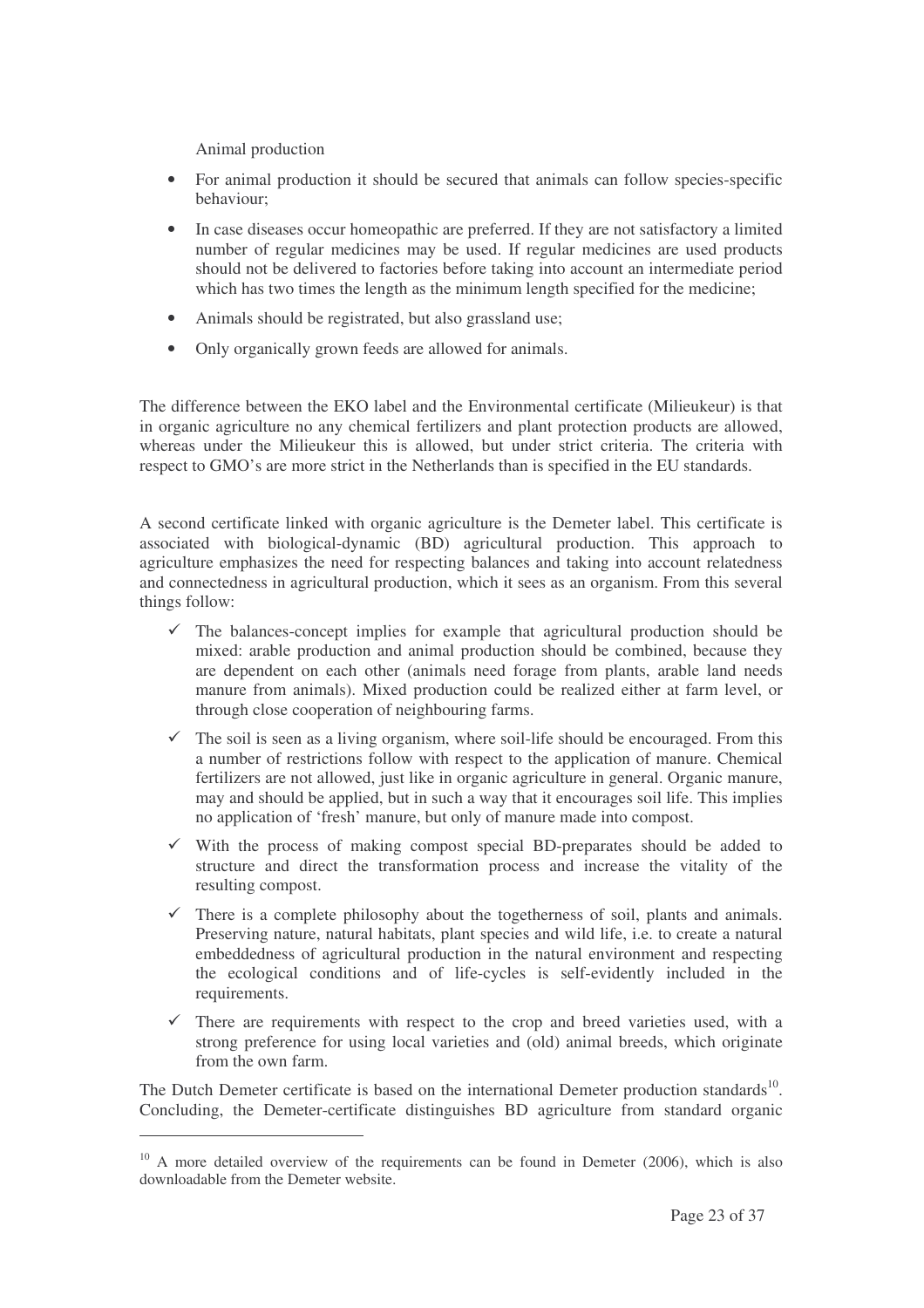production. The Demeter label includes all requirements as specified in the previously discussed EKO, but goes beyond this.

#### **2.8 Concluding remarks**

In this section the following seventeen certification schemes are discussed, be it at different level of detail:

- 1) EurepGAP base certificate arable sector
- 2) EurepGAP combinable crops
- 3) EurepGAP base certificate animal sector
- 4) EurepGAP cattle and sheep
- 5) EurepGAP dairy
- 6) EurepGAP pigs
- 7) IKB-pigs
- 8) KKM-milk
- 9) PROduCERT free range cattle
- 10) PROduCERT free range pigs
- 11) PROduCERT free range laying hens
- 12) KPA-base certificate
- 13) KPA-product specific product Environmental label (Milieukeur product)
- 14) KPA-farm Environmental label (Milieukeur bedrijf)
- 15) EKO label arable production 11
- 16) EKO label animal production
- 17) Demeter-label

Some of the discussed schemes were aiming to satisfy consumer concerns (EurepGAP, some focused on product differentiation with the aim to realise a price premium for the distinguished product (organic agriculture). Others had a more defensive character. They originated from the supply sector (primary agriculture and downstream industries) and aimed at restoring consumer confidence (IKB, KPA).

Lack of information exists for both the number of farmers participating in these certification schemes and/or with respect of the share of production which is certified. Some certification schemes had sector wide coverage for others it was much more limited. Nearly sector wide schemes are IKB-pigs, KKM and the organic produce certificates.

Also with respect to the costs involved with the voluntary certification schemes information is lacking. Some further details will be given in the next section.

<sup>&</sup>lt;sup>11</sup> Although there is factually only one EKO-standard in practice the requirements are splitted up over animal production and arable production. It is for convenience sake that we followed this artificial separation of the scheme into two parts.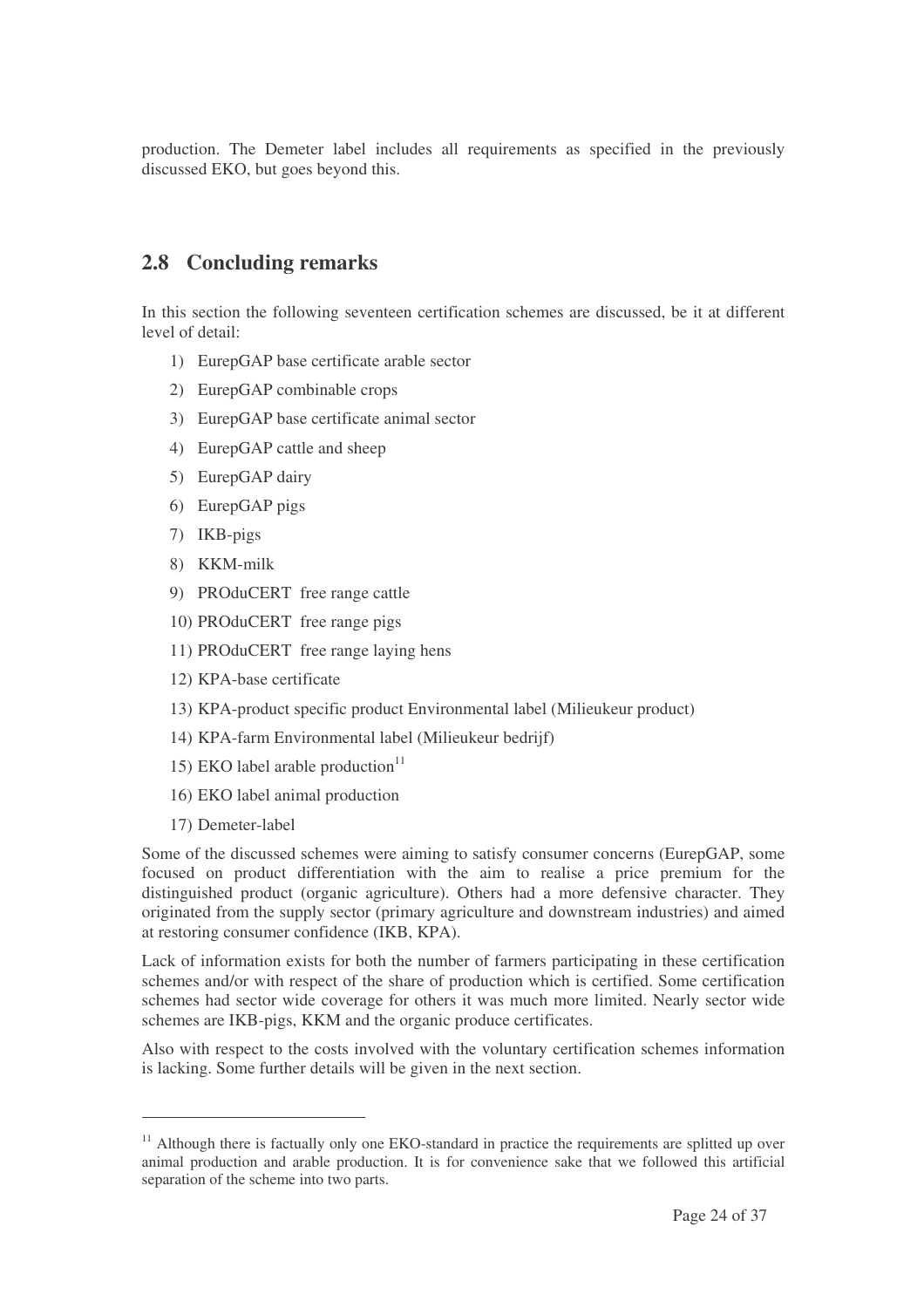As already mentioned in the previous section (See Figure 1) standards and cross-compliance are related to each other. In the next chapter that linkage is further explored.

## **3 Standards and cross-compliance**

In this section the standards discussed before are related to the cross-compliance requirements. Subsequently the following themes are discussed: environment, identification and registration, public, animal and plant health, animal welfare, and good agricultural and environmental practice. Alongside the information provided in the previous section also the information about the details of the Dutch crosscompliance as discussed in Deliverable 5 are taken into account. Also some remarks about overlapping standards will be made.

The relatedness between standards and cross-compliance will be shown using overview tables which link all standards discussed before to the SMRs and GAECs. The legend used in these overview tables is given in Table 2.

**Table 2** Degrees of linkage

- code Description
	- 0 SMRs or GAECs not covered
	- 1 SMRs or GAECs minor coverage
	- 2 SMRs or GAECs substantially covered
	- 3 SMRs or GAECs fully covered
	- 4 standard goes beyond cross-compliance

It should be noted that using such a coding system requires estimation. Sometimes the standards explicitly refer to cross-compliance, but more often they do not. In other cases standards have a phrase like 'all legislation should be respected' which is rather general, but in principle includes the cross-compliance constraints. There are cases in which the standard goes (far) beyond the cross compliance requirements. This is indicated with code 4.

Sometimes standards are layered. For example a farmer who wants to get an EurepGAP dairy certification needs also to satisfy the EurepGAP basic livestock certificate requirements as well as those of the EurepGAP cattle and sheep certificate. In the tables below upper layer standards will be presented in a so-called cumulative way. It is presupposed that the underlying standards are also satisfied (so an upper layer standard can never score lower than the underlying standards).

#### **3.1 Financial issues**

As already indicated before lack of information remains about the costs of participation in the various certificates. Some schemes were developed or at least co-developed by the government (EKO), where others are subsidized by the government (KPA). In that case farmers don't have to any the set-up costs, but usually pay a fee covering the operational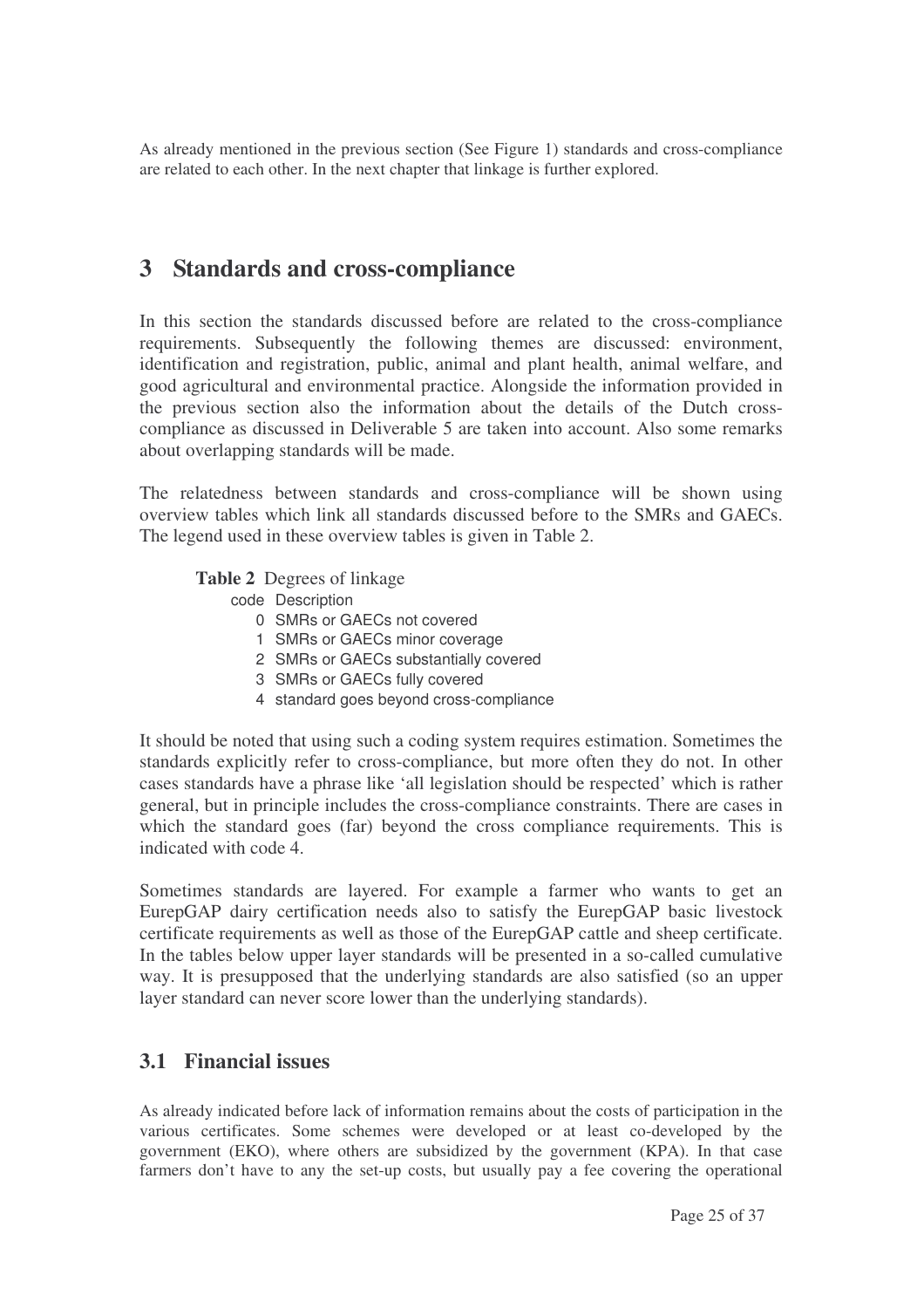costs. There is even more uncertainty with respect to the monetary benefits. This section provides some of the anecdotic evidence that could be found.

With respect to the IKB pig scheme the annual costs a farmer has to pay to the certificateholder is estimated to be about  $\epsilon$ 215 (2006). This is excluding the costs for self-evaluation. This is usually done by the farmer himself and is estimated to amount about  $\epsilon$ 2000 per annum. For IKB pig certified meat there exists an agreement according to which the slaughterhouses pay the participating farmers a premium of  $\epsilon$ 0,045 per kg of meat. So farmers can make a clear cost-benefit evaluation.

For the environmental label (Milieukeur) the access costs are  $\epsilon$ 235 per farm or  $\epsilon$ 470 per group of farms. After that an invoice is sent for the annual operation costs, which depends on the number of hectares (crop specific certificate) or on turnover (firm specific certificate). The minimum annual costs are  $\epsilon$ 370, with a maximum of  $\epsilon$ 25.000. With respect to the Environmental labels there are two fiscal regulations which may lead to cost reduction. Participating farmers can get an environmental investment deduction for investments in environmental friendly technology. Moreover, there is a regulation which opens certain depreciation scheme options which are attractive to farmers from a fiscal point of view.

The annual costs associated with the KKM certificate (or its equivalents) are estimated to be somewhere in the range of  $\epsilon$ 50- $\epsilon$ 100 per farm. Likewise in the case of the IKB pig scheme, also with KKM (and equivalents) participating farmers receive a benefit in terms of a price premium for milk. However, since being certificated is a requirement in order to deliver to dairies it cannot be stated that farmers can make a free cost benefit evaluation and decide on participation. The scheme is formally quasi-voluntary, but factually obligatory. This might also change the impact of the price premium. Farmers no longer perceive it as something which can be gained in case of participation, but rather as something which can be lost in case of non-compliance or non full compliance (sanction). The lost premium or sanction can amount  $\epsilon$ 0,10 to  $\epsilon$ 0,15 per kilogram of milk delivered, which is roughly one third of the raw milk price.

The annual costs associated with the PROduCERT schemes for free range cattle and pigs amount €450 per annum (excluding VAT). The amount does not depend on farm scale (personal information, June 13, 2006).

As can be seen from reviewing the details of the schemes there is sometimes overlap between them (see also the Tables provided below). So farmers are expected to not participate in all possible schemes at the same time. Costs might play a role in this selection process, but also benefits do. Unfortunately within the available time it was not possible to explore the benefit side any further. However, the benefit question will be further dealt with in the second phase of the project.

## **3.2 Environment**

Table 3 provides an overview about the relationship of the standards discussed in this Deliverable and the cross-compliance constraints (expressed at SMR-level)<sup>12</sup>. As can be seen from Table 3 the degree of coverage of environment SMRs differs with the origin and purpose of the distinguished standards. For example, standards focusing on pig production, which is no form of land-based agriculture, are expected to show less attention to environmental SMRs.

 $12$  For a detailed discussion of the content of each of the SMRs see Deliverable 5.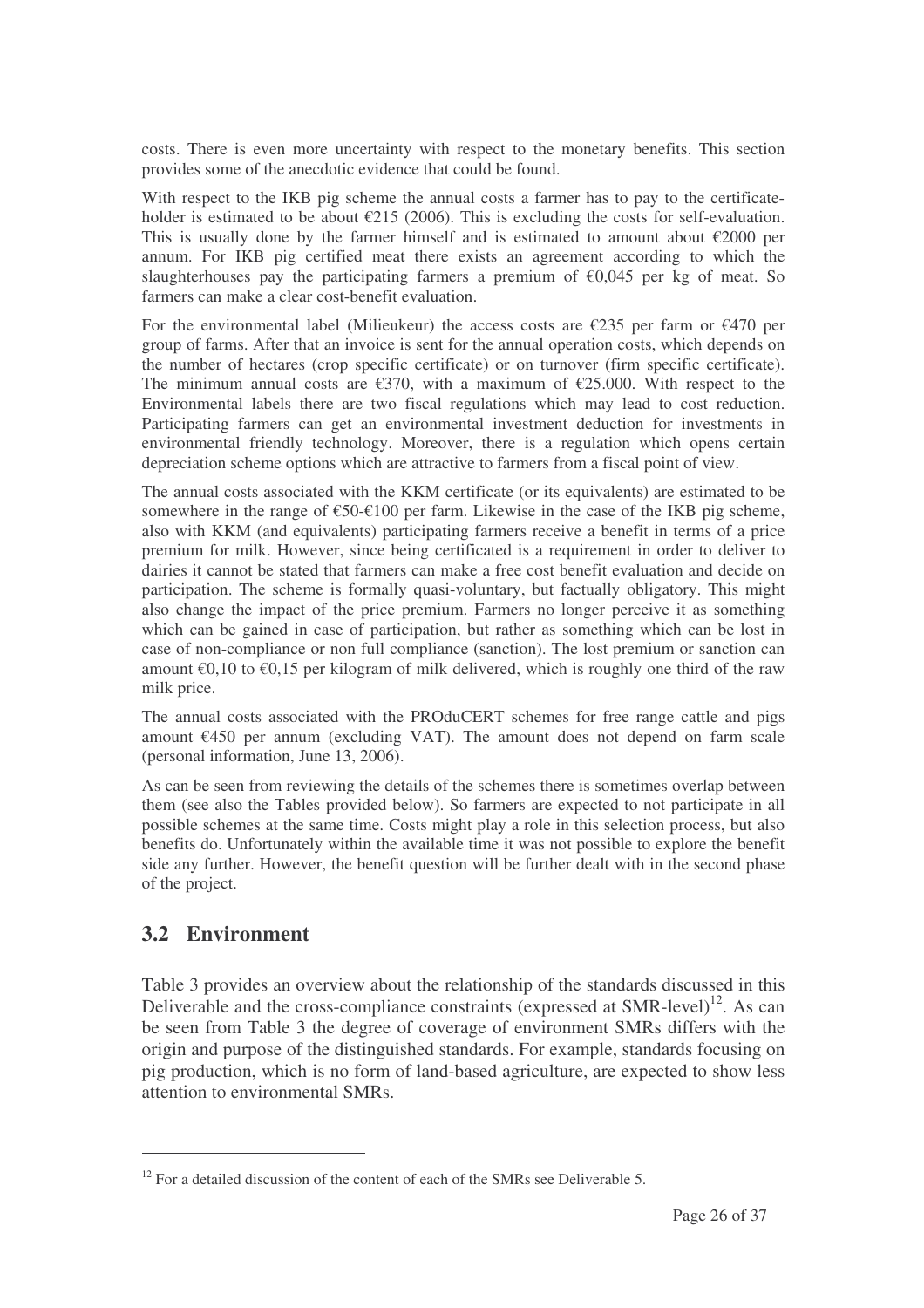In general it appears that the distinguished standards are 'weak' with respect to preserving wildlife and habitats. An exception are the standards related to organic agriculture (EKO and Demeter), which perform well on all environmental SMRs taken up in cross-compliance.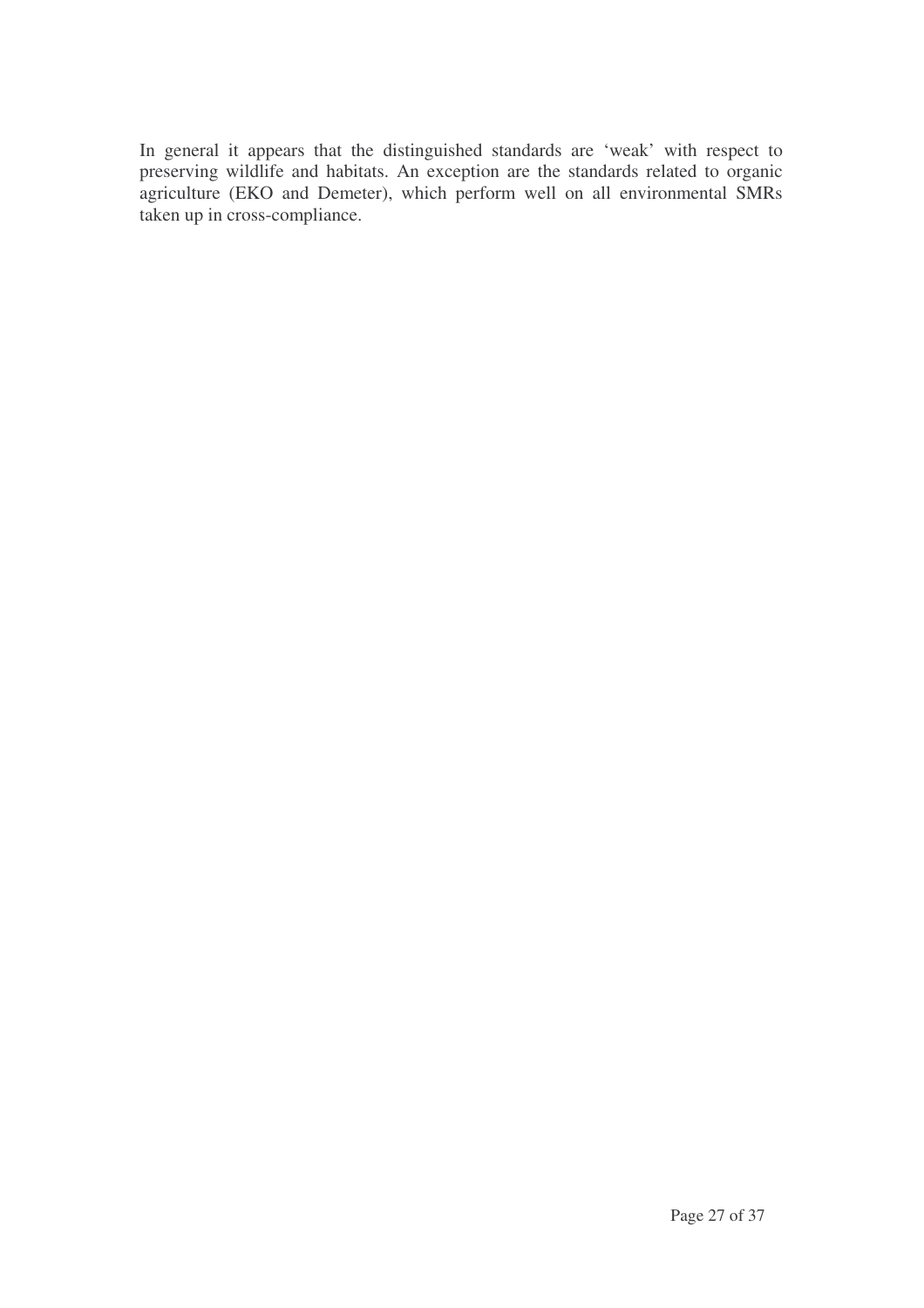| <b>Table 3 Standards and environment</b> |  |
|------------------------------------------|--|
|------------------------------------------|--|

|    |                                                                          | <b>Environment</b> |                  | nitrates            |                           |                           |
|----|--------------------------------------------------------------------------|--------------------|------------------|---------------------|---------------------------|---------------------------|
|    | <b>SMRs and GAECs</b>                                                    | wild birds         | groundwater      | sewage sludge       |                           | habitats                  |
|    | Standards                                                                |                    |                  |                     |                           |                           |
|    | 1 EurepGAP base certificate arable sector                                | 1                  | 1                | 3                   | $\overline{c}$            | 1                         |
|    | 2 EurepGAP combinable crops                                              | $\mathbf{1}$       | $\mathbf{1}$     | 3                   | $\,3$                     | $\mathbf{1}$              |
|    | 3 EurepGAP base certificate animal sector                                | $\mathbf{1}$       | $\mathbf{1}$     | 3                   | $\overline{c}$            | 1                         |
|    | 4 EurepGAP cattle and sheep                                              | $\mathbf{1}$       | $\mathbf{1}$     | 3                   | $\overline{c}$            | 1                         |
| 5  | EurepGAP dairy                                                           | 1                  | $\mathbf{1}$     | 3                   | $\overline{c}$            | 1                         |
|    | 6 EurepGAP pigs                                                          | 0                  | $\mathbf{1}$     | 3                   | $\overline{2}$            | $\mathbf 0$               |
|    | 7 IKB-pigs                                                               | 0                  | $\mathbf 0$      | $\mathsf{O}\xspace$ | $\mathsf{O}\xspace$       | $\mathbf 0$               |
| 8  | KKM-milk                                                                 | 0                  | $\boldsymbol{0}$ | $\mathsf{O}\xspace$ | $\mathbf 0$               | $\mathbf 0$               |
|    | 9 PROduCERT free range cattle                                            | 0                  | $\mathbf 0$      | $\mathsf{O}\xspace$ | $\mathbf 0$               | $\mathbf 0$               |
|    | 10 PROduCERT free range pigs                                             | 0                  | $\boldsymbol{0}$ | $\mathsf 0$         | $\mathbf 0$               | $\mathbf 0$               |
| 11 | PROduCERT free range laying hens                                         | 0                  | $\boldsymbol{0}$ | $\mathsf{O}\xspace$ | $\mathsf{O}\xspace$       | $\boldsymbol{0}$          |
|    | 12 KPA-base certificate                                                  | 0                  | $\boldsymbol{0}$ | $\mathsf 0$         | $\mathbf 0$               | $\boldsymbol{0}$          |
| 13 | KPA-product specific product Environmental label<br>(Milieukeur product) | $\boldsymbol{0}$   | $\mathbf{1}$     | $\mathsf 0$         | $\overline{c}$            | $\boldsymbol{0}$          |
|    | 14 KPA-farm Environmental label (Milieukeur bedrijf)                     | $\boldsymbol{0}$   | 1                | $\mathsf{O}\xspace$ | $\overline{c}$            | $\boldsymbol{0}$          |
| 15 | EKO label arable production                                              | $\boldsymbol{0}$   | 3                | 3                   | $\ensuremath{\mathsf{3}}$ | $\sqrt{2}$                |
|    | 16 EKO label animal production                                           | 0                  | 3                | 3                   | 3                         | $\ensuremath{\mathsf{3}}$ |
|    | 17 Demeter-label                                                         | 3                  | 3                | 3                   | 4                         | 3                         |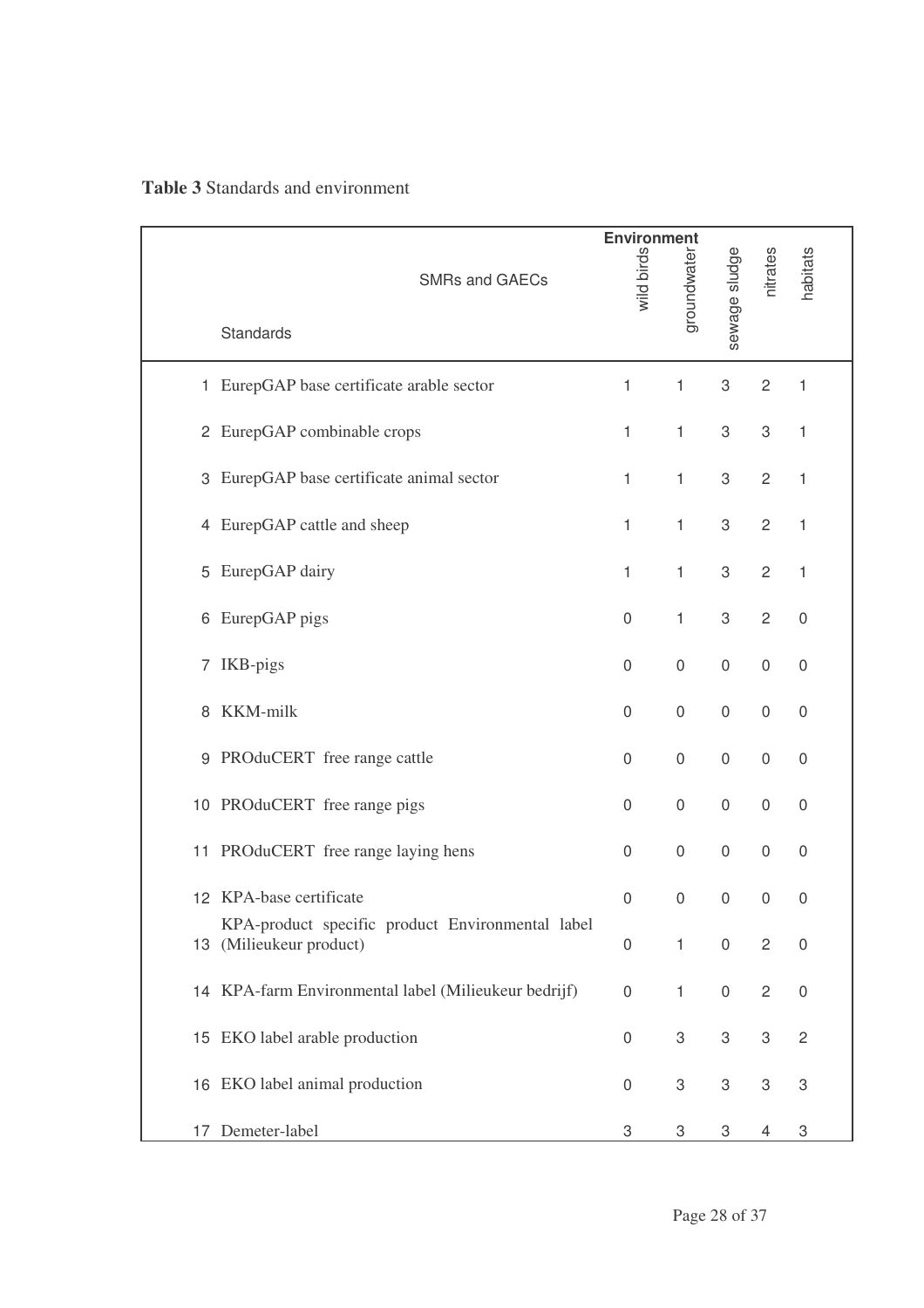### **3.3 Identification and registration**

With regard to identification and registration EU Regulation 1760/2000 provides the possibility for the design of *voluntary* certification schemes where producer organisations, processing industry or multiple retailers may guarantee specific product quality attributes concerning the production techniques followed by livestock farmers which adhere to the scheme.

Although some certification schemes specify their own identification and registration requirements without directly referring to the SMR they will recognize the SMR standard as sufficient. As can be seen from Table 4, which provides an overview of the scores of the distinguished certification schemes on the SMRs on identification and registration, nearly all schemes follow similar requirements (with EKO as an exception). Other schemes might not explicitly or extensively mention identification and registration requirements because they presuppose the existing legislation on this issue and only pays attention if requirements beyond the legal requirements are involved (e.g. the PROduCERT schemes, for which no reference to identification and registration was found). This latter issue could also be relevant with respect to the EKO label. However, because the notified requirements did not explicitly state this, but mention the issue in vague terms we decided to give it a score of 2 (rather than 3).

|   | <b>radio +</b> diamarus and identification and registration | <b>Identification and</b>                                                      |                                     |                              |
|---|-------------------------------------------------------------|--------------------------------------------------------------------------------|-------------------------------------|------------------------------|
|   | <b>SMRs and GAECs</b>                                       | <u>registration</u><br>eartags, passport<br>identification and<br>registration | bovine animals and<br>beef products | animals<br>ovine and caprine |
|   | Standards                                                   |                                                                                |                                     |                              |
|   | 1 EurepGAP base certificate arable sector                   | $\Omega$                                                                       | 0                                   | 0                            |
|   | 2 EurepGAP combinable crops                                 | 0                                                                              | $\mathbf 0$                         | 0                            |
|   | 3 EurepGAP base certificate animal sector                   | 3                                                                              | $\mathbf 0$                         | $\mathsf 0$                  |
|   | 4 EurepGAP cattle and sheep                                 | 3                                                                              | 3                                   | 3                            |
|   | 5 EurepGAP dairy                                            | 3                                                                              | 3                                   | 3                            |
|   | 6 EurepGAP pigs                                             | 3                                                                              | $\mathbf 0$                         | 3                            |
|   | 7 IKB-pigs                                                  | 3                                                                              | $\mathbf 0$                         | 3                            |
| 8 | KKM-milk                                                    | 3                                                                              | 3                                   | 0                            |

**Table 4** Standards and identification and registration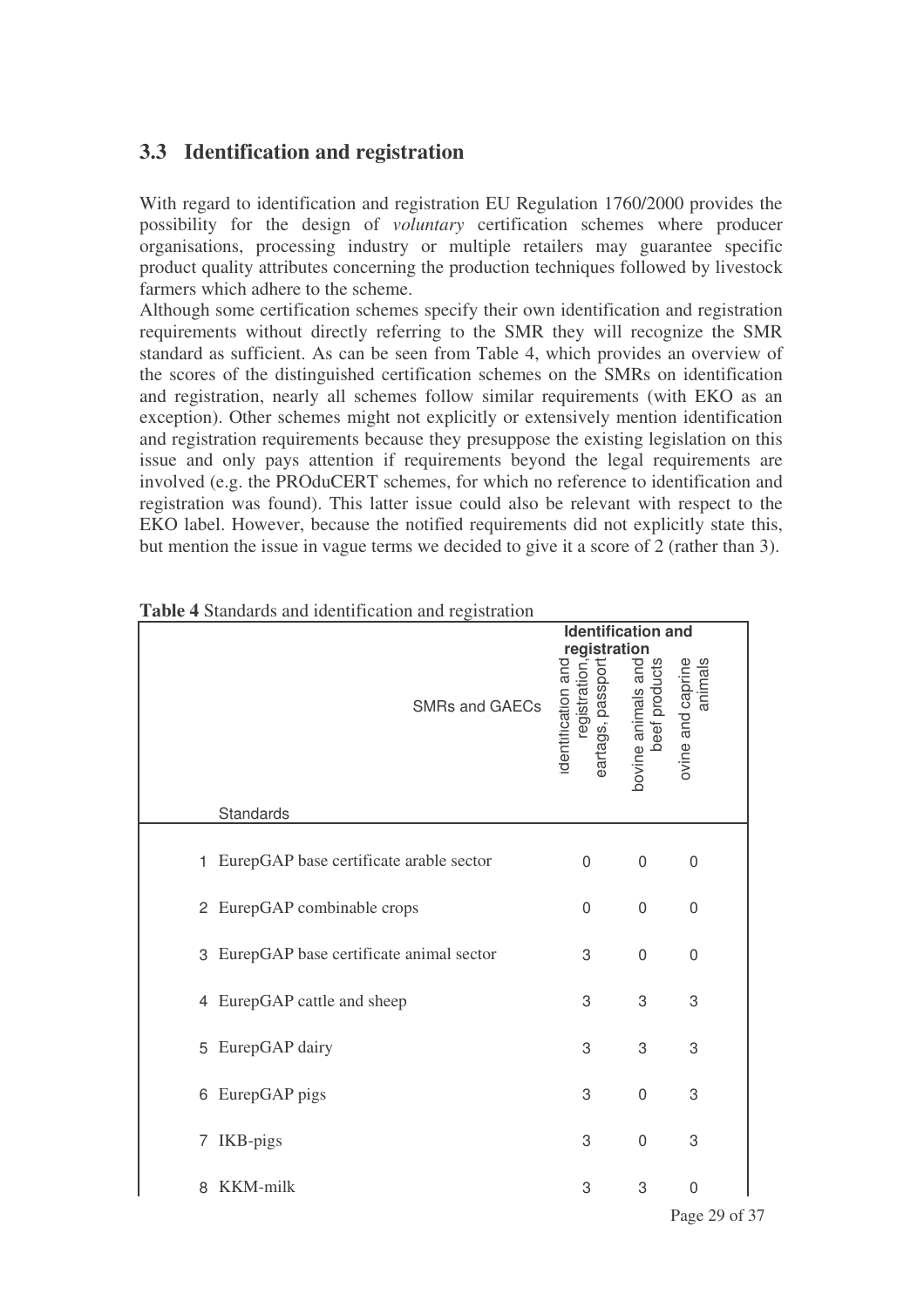|    | 9 PROduCERT free range cattle                                               | 0 | $\Omega$       | 0              |
|----|-----------------------------------------------------------------------------|---|----------------|----------------|
|    | 10 PROduCERT free range pigs                                                | 0 | $\Omega$       | 0              |
|    | 11 PROduCERT free range laying hens                                         | 0 | $\Omega$       | $\mathbf{0}$   |
|    | 12 KPA-base certificate                                                     | 0 | $\Omega$       | 0              |
|    | KPA-product specific product Environmental<br>13 label (Milieukeur product) | 0 | $\Omega$       | 0              |
|    | KPA-farm Environmental label (Milieukeur<br>14 bedrijf)                     | 0 | $\Omega$       | $\mathbf{0}$   |
|    | 15 EKO label arable production                                              | 0 | $\Omega$       | $\mathbf{0}$   |
|    | 16 EKO label animal production                                              | 2 | $\overline{2}$ | $\overline{c}$ |
| 17 | Demeter-label                                                               | 3 | 3              | 3              |

## **3.4 Public, animal and plant health**

Table 5 provides an overview of the scores of the distinguished schemes with respect to the SMRs covering public, animal and plant health.

**Table 5** Standards and public, animal and plant health

| <b>SMRs and GAECs</b>                        | health<br>products<br>plant protection | substances<br>normonal | Public, animal and plant<br>food safety | spongiforum<br>transmissable | disease<br>footh and mouth | veicular<br>disease<br>swine | Bluetongue     |  |
|----------------------------------------------|----------------------------------------|------------------------|-----------------------------------------|------------------------------|----------------------------|------------------------------|----------------|--|
| Standards                                    |                                        |                        |                                         |                              |                            |                              |                |  |
| EurepGAP base certificate arable sector<br>1 | $\overline{2}$                         | $\mathbf 0$            | $\overline{2}$                          | $\overline{0}$               | $\mathbf 0$                | $\mathbf{0}$                 | $\Omega$       |  |
| 2 EurepGAP combinable crops                  | 3                                      | $\boldsymbol{0}$       | 3                                       | $\mathbf 0$                  | $\mathbf 0$                | $\overline{0}$               | $\mathbf 0$    |  |
| EurepGAP base certificate animal sector<br>3 | $\overline{0}$                         | 3                      | 2                                       | 2                            | 2                          | 2                            | $\overline{0}$ |  |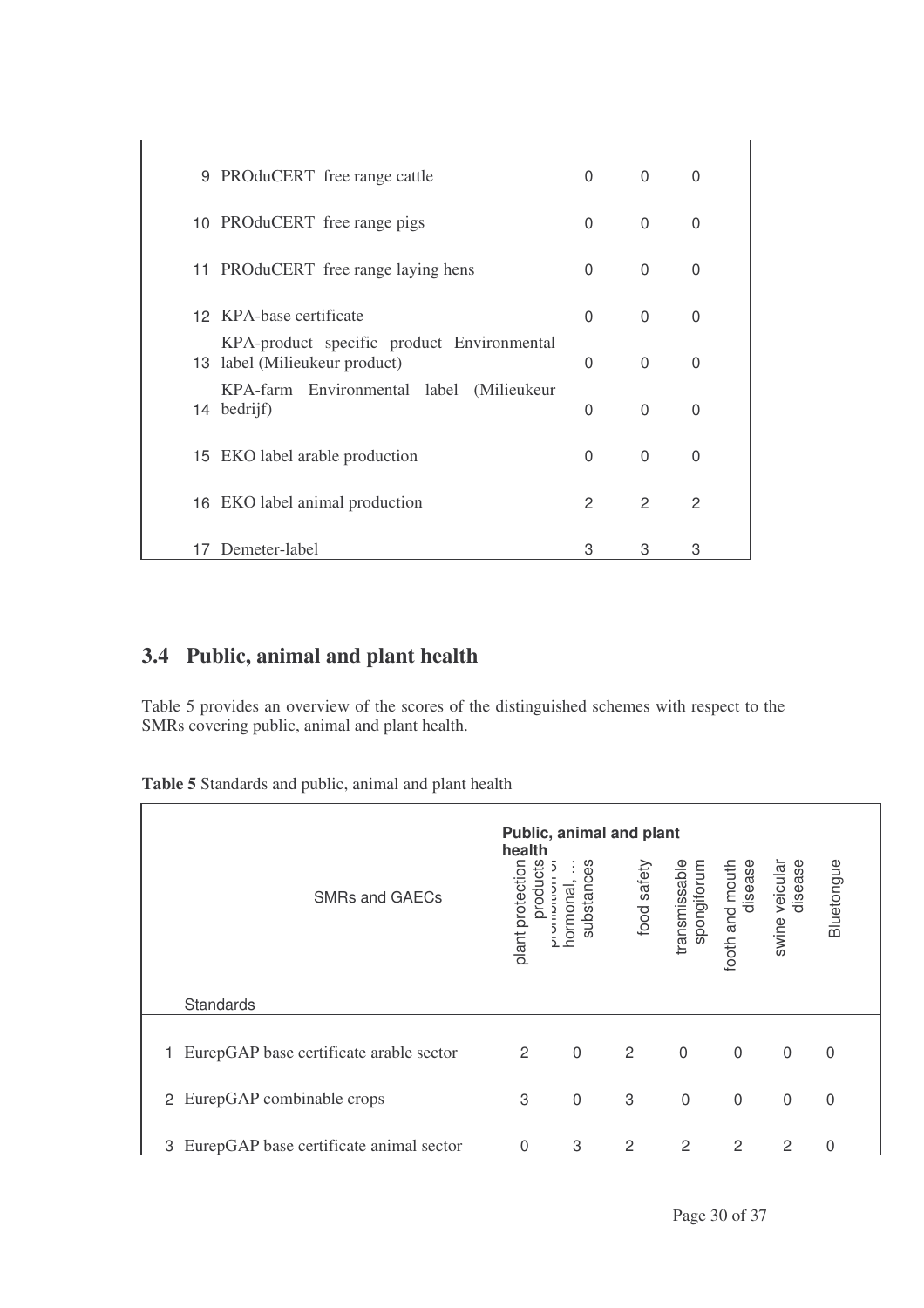|    | 4 EurepGAP cattle and sheep                                                       | $\mathbf 0$    | $\mathbf 0$         | 3              | $\overline{2}$ | $\overline{2}$ | 2                | 0                |
|----|-----------------------------------------------------------------------------------|----------------|---------------------|----------------|----------------|----------------|------------------|------------------|
| 5  | EurepGAP dairy                                                                    | $\mathbf 0$    | $\mathbf 0$         | $\overline{4}$ | $\overline{c}$ | $\overline{c}$ | $\mathbf 0$      | 0                |
| 6  | EurepGAP pigs                                                                     | $\mathbf 0$    | 3                   | 3              | $\mathbf 0$    | $\mathbf 0$    | $\overline{c}$   | $\boldsymbol{0}$ |
| 7  | IKB-pigs                                                                          | $\mathbf 0$    | 3                   | $\overline{2}$ | $\mathbf 0$    | $\mathbf 0$    | 3                | 0                |
| 8  | KKM-milk                                                                          | $\mathbf 0$    | 3                   | $\overline{4}$ | $\overline{c}$ | $\overline{c}$ | $\mathsf 0$      | $\boldsymbol{0}$ |
| 9  | PROduCERT free range cattle                                                       | $\mathbf 0$    | $\mathsf{O}\xspace$ | $\mathbf 0$    | $\mathbf 0$    | $\mathbf 0$    | $\mathbf 0$      | $\mathbf 0$      |
|    | 10 PROduCERT free range pigs                                                      | $\mathbf 0$    | $\mathbf 0$         | $\mathbf 0$    | $\mathbf 0$    | $\mathbf 0$    | $\mathbf 0$      | $\boldsymbol{0}$ |
| 11 | PROduCERT free range laying hens                                                  | $\mathbf 0$    | $\mathbf 0$         | $\mathbf 0$    | $\mathbf 0$    | $\mathbf 0$    | $\mathbf 0$      | $\mathbf 0$      |
| 12 | KPA-base certificate                                                              | $\overline{c}$ | $\mathbf 0$         | $\overline{2}$ | $\mathbf 0$    | $\mathbf 0$    | $\mathbf 0$      | 0                |
|    | specific<br>KPA-product<br>product<br>13 Environmental label (Milieukeur product) | 3              | $\mathsf{O}\xspace$ | $\overline{2}$ | $\mathbf 0$    | $\mathbf 0$    | $\mathbf 0$      | $\boldsymbol{0}$ |
|    | KPA-farm Environmental label (Milieukeur<br>14 bedrijf)                           | 3              | $\mathbf 0$         | $\overline{2}$ | $\mathbf 0$    | $\mathbf 0$    | $\mathbf 0$      | 0                |
|    | 15 EKO label arable production                                                    | 4              | $\mathbf 0$         | $\overline{2}$ | $\mathbf 0$    | $\mathbf 0$    | $\mathbf 0$      | 0                |
| 16 | EKO label animal production                                                       | $\overline{4}$ | $\overline{4}$      | $\overline{c}$ | $\mathbf 0$    | $\mathbf 0$    | $\mathbf 0$      | $\mathbf 0$      |
|    | 17 Demeter-label                                                                  | 4              | 4                   | $\overline{c}$ | $\mathbf 0$    | $\mathbf 0$    | $\boldsymbol{0}$ | $\boldsymbol{0}$ |

#### **3.4.1 Plant protection products**

The absence of residues of pesticides and herbicides has been for a long time object of certification. The integrated control of weeds has been first propagated on a voluntary basis as a strategy of differentiation. Table 5 shows which of the distinguished voluntary schemes comes close or creates an overlap with the obligatory requirements of Regulation 91/414/EEC.

As Table 5 shows the KPA base certificate seems to be less demanding than the SMR on plant protection products. The same holds for the EurepGAP base certificate arable sector. However, the EurepGAP base certificate has to be combined with the combinable crop certificate, and together they are similar to the SMR requirement. With respect to the KPA schemes a farmer is not enforced when participating to satisfy both the base-certificate and the Milieukeur at the same time.

As can be also seen from Table 5, there are some certificates, notably EKO and Demeter, which score a 4, indicating that they go beyond the SMR requirements. For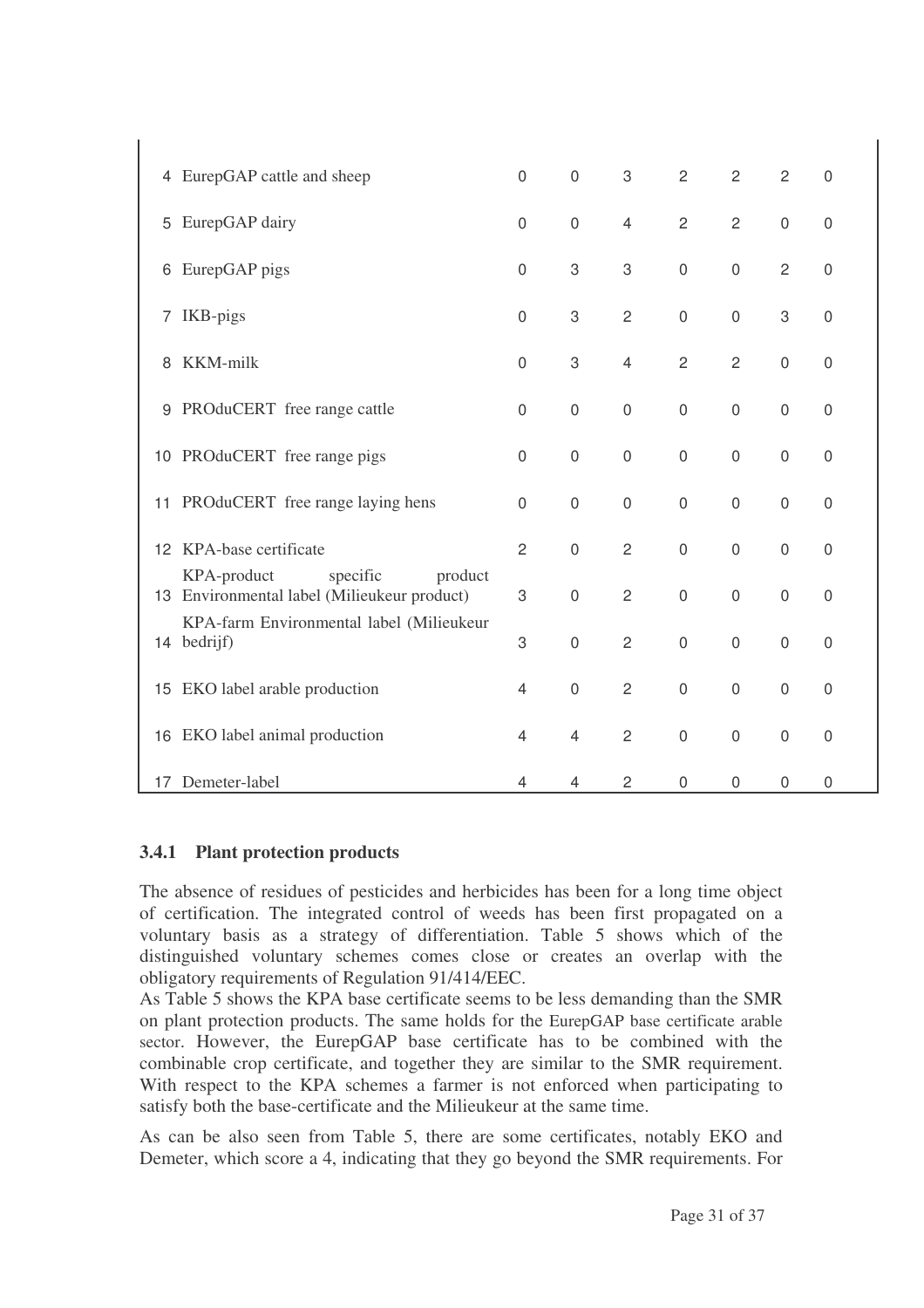these schemes this is due to the (nearly) full prohibition of the use of chemical plant protection products.

#### **3.4.2 Food traceability systems**

An important objective of voluntary certification schemes is to assure food safety by means of checks along the food supply chain. Often this is done by referring to a HACCP scheme for the food chain. With the advent of the Regulation 178/2002 issued after the big food scandals in the years before the implementation of food traceability systems has become obligatory.

With respect to food safety (including food traceability) the EurepGAP dairy and KKM schemes are estimated to go beyond the SMR requirements. (In EurepGAP references are made to HACCP but this is not discussed here since we mainly focus here on the requirements for primary agricultural production). For most other schemes a substantial coverage was found. An exception was the PROduCERT schemes, where we could not found an explicit reference. However, like indicated before, this could be due to the schemes' focus on extraordinary requirements or themes (free range allowances).

#### **3.4.3 Notification of diseases**

The immediate notification of contagious diseases was often not directly mentioned in the distinguished voluntary schemes. Even in those schemes which had an explicit and extended paragraph on animal health. The law to directly notify contagious diseases is already old, which might make this issue self-evident in the eyes of the scheme developers. However, when not explicitly mentioned, but related remarks were made we labelled a scheme as showing significant coverage of the SMRs. As such the SMRs and the standards seem to be complementary. It is likely that when the SMRs (or pre-existing legislation) would not have covered this issue, it would have been explicitly noted in the voluntary schemes.

### **3.5 Animal welfare**

Well before the introduction of the animal welfare Directives in the Netherlands voluntary certification schemes have been launched to improve the well being of animals. Moreover, animal welfare got attention in public legislation, which raised the standards significantly.

Table 6 gives an overview of the animal welfare scores of the distinguished voluntary certification schemes.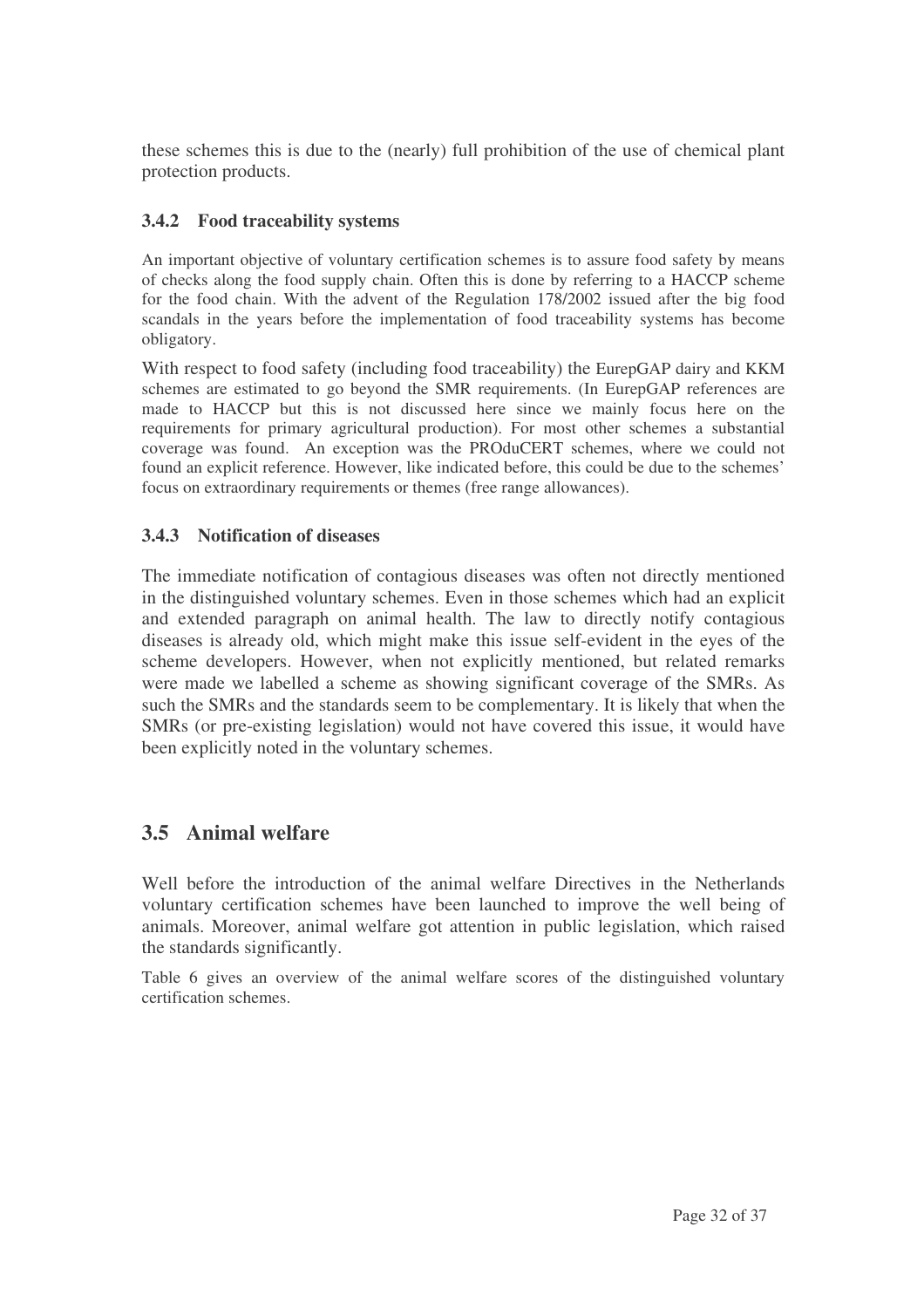|   | <b>SMRs and GAECs</b><br>Standards                                          | <b>Animal welfare</b><br>housing calves | housing pigs   | protection of<br>animals |
|---|-----------------------------------------------------------------------------|-----------------------------------------|----------------|--------------------------|
|   |                                                                             |                                         |                |                          |
|   | 1 EurepGAP base certificate arable sector                                   | 0                                       | 0              | $\boldsymbol{0}$         |
|   | 2 EurepGAP combinable crops                                                 | 0                                       | 0              | 0                        |
|   | 3 EurepGAP base certificate animal sector                                   | $\overline{2}$                          | $\overline{2}$ | 2                        |
|   | 4 EurepGAP cattle and sheep                                                 | $\overline{2}$                          | $\overline{2}$ | $\overline{2}$           |
| 5 | EurepGAP dairy                                                              | 2                                       | $\overline{2}$ | $\overline{c}$           |
|   | 6 EurepGAP pigs                                                             | $\overline{2}$                          | $\overline{2}$ | $\overline{2}$           |
|   | 7 IKB-pigs                                                                  | 0                                       | 4              | 3                        |
| 8 | KKM-milk                                                                    | 2                                       | 0              | $\overline{2}$           |
|   | 9 PROduCERT free range cattle                                               | 0                                       | 0              | 4                        |
|   | 10 PROduCERT free range pigs                                                | 0                                       | 4              | 4                        |
|   | 11 PROduCERT free range laying hens                                         | 0                                       | 0              | 4                        |
|   | 12 KPA-base certificate                                                     | 0                                       | 0              | 0                        |
|   | KPA-product specific product Environmental<br>13 label (Milieukeur product) | 0                                       | 0              | 0                        |
|   | KPA-farm<br>Environmental label<br>(Milieukeur<br>14 bedrijf)               | 0                                       | 0              | 0                        |
|   | 15 EKO label arable production                                              | 0                                       | 0              | 0                        |
|   | 16 EKO label animal production                                              | 4                                       | 4              | 4                        |
|   | 17 Demeter-label                                                            | 4                                       | 4              | 4                        |

#### **Table 6** Standards and animal welfare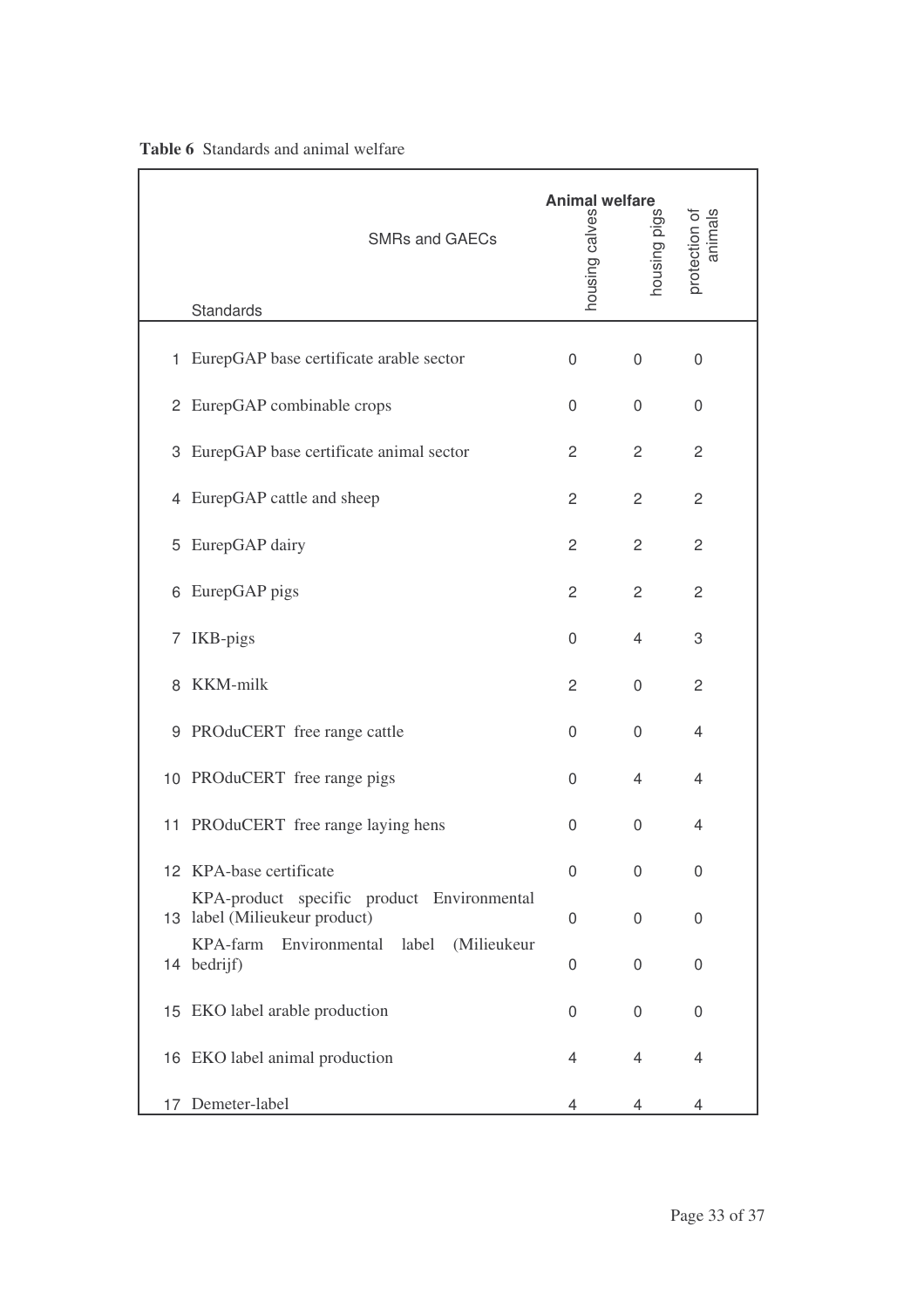#### **3.5.1 Housing of calves**

Where references were made about the appropriate housing of cows and calves, but without making an explicit reference to the SMR standards, we gave a scheme a performance indicator of 2 (substantial coverage). The organic agriculture labels (EKO and Demeter) have animal welfare standards which go (far) beyond the requirements as specified in the SMRs. This is non-surprising since these schemes are aimed at preserving an animal husbandry system that fits in as much as possible with the natural wants and desires of the animals.

The PROduCERT schemes have a similar focus. However, we could not find very explicit specified requirements on calves (at least not for the very young ones, where the free range allowance does not yet make much sense).

#### **3.5.2 Housing of pigs**

With respect to the housing of pigs the Netherlands has a policy which is in advance of the EU's average. This might be partly due to the strong reliance of the Dutch sector on export possibilities, which increases the competitive pressure on Dutch products and makes it rather important to satisfy the wishes of the final consumers as much as possible (consumer market orientation). With Dutch legislation (Varkensbesluit) requiring standards which are going significantly beyond the SMR requirements one would expect a lot of 4 indicators. However, it should be recognized that the relatively high legal Dutch standards will become obligatory in 2013. So farmers still have a 7-year adjustment time to reach these standards.

The IKB pigs and PROduCERT pigs schemes and the organic agriculture schemes (EKO and Demeter) are scoring a level which indicates beyond SMR-level performance. The IKB pig scheme, although outperforming the SMR requirement, is at the same time less strict than Dutch national legislation. However, due to the allowed adjustment time for farmers, the IKB-pigs scheme does not really conflict, at least at this moment, with national legislation. It would be non-surprising if over time the IKB pig scheme will further involve as to include all the national requirements.

## **3.6 Good agricultural and environmental practice**

Whereas the main part of the cross-compliance requirements regarded pre-existing legislation (SMRs), the new part introduced were the standards of good agricultural and environmental practice (GAECs). The Commission specified a general framework and let it to the member states to detail specific requirements, thereby giving them the opportunity to tailor legislation to national specific circumstances. Table 7 provides an overview about how the distinguished voluntary standards relate to the Dutch GAEC requirements.

As Table 7 shows the EurepGAP standards, the Environmental labels (Milieukeur) and the organic labels (EKO and Demeter) have references to good agricultural practice. In general they are less restrictive than the GAECs. An exception is the organic agriculture labels. They are performing far beyond Dutch and EU standards and often have detailed requirements specified with respect to a careful treatment of the soil and preserving its fertility level.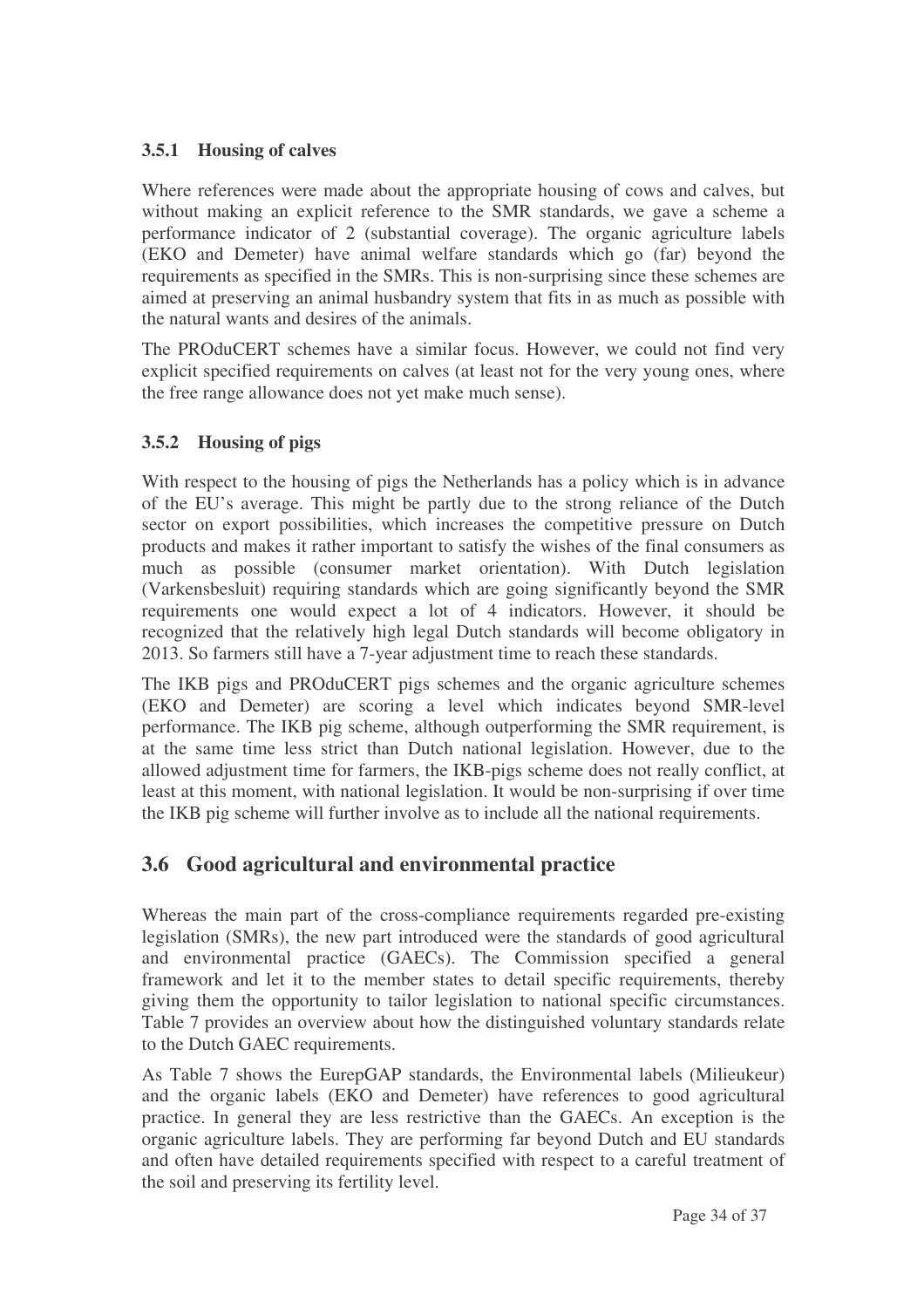|    | <b>SMRs and GAECs</b><br>Standards                                          | <b>Good agricultural and</b><br>environmental practice<br>$\frac{5}{2}$<br>$\frac{1}{2}$<br>$\frac{1}{2}$<br>$\frac{1}{2}$<br>$\frac{1}{2}$<br>$\frac{1}{2}$<br>$\frac{1}{2}$<br>soil erosion | soil             | soil structure   | maintenance<br>soil |
|----|-----------------------------------------------------------------------------|-----------------------------------------------------------------------------------------------------------------------------------------------------------------------------------------------|------------------|------------------|---------------------|
|    |                                                                             |                                                                                                                                                                                               |                  |                  |                     |
|    | 1 EurepGAP base certificate arable sector                                   | 2                                                                                                                                                                                             | 2                | 2                | $\overline{c}$      |
|    | 2 EurepGAP combinable crops                                                 | 2                                                                                                                                                                                             | $\overline{c}$   | $\overline{c}$   | $\overline{c}$      |
|    | 3 EurepGAP base certificate animal sector                                   | 0                                                                                                                                                                                             | 0                | 0                | $\overline{0}$      |
| 4  | EurepGAP cattle and sheep                                                   | 0                                                                                                                                                                                             | 0                | 0                | 0                   |
| 5  | EurepGAP dairy                                                              | 0                                                                                                                                                                                             | 0                | 0                | $\mathbf 0$         |
| 6  | EurepGAP pigs                                                               | 0                                                                                                                                                                                             | 0                | 0                | $\mathbf 0$         |
|    | 7 IKB-pigs                                                                  | 0                                                                                                                                                                                             | 0                | 0                | $\mathbf 0$         |
| 8  | KKM-milk                                                                    | 0                                                                                                                                                                                             | 0                | 0                | $\mathbf 0$         |
|    | 9 PROduCERT free range cattle                                               | 0                                                                                                                                                                                             | 0                | 0                | $\mathbf 0$         |
|    | 10 PROduCERT free range pigs                                                | 0                                                                                                                                                                                             | 0                | 0                | 0                   |
|    | 11 PROduCERT free range laying hens                                         | 0                                                                                                                                                                                             | 0                | 0                | $\mathbf 0$         |
|    | 12 KPA-base certificate                                                     | 0                                                                                                                                                                                             | 0                | $\boldsymbol{0}$ | $\mathbf 0$         |
|    | KPA-product specific product Environmental<br>13 label (Milieukeur product) | $\overline{c}$                                                                                                                                                                                | $\overline{c}$   | $\overline{c}$   | $\overline{c}$      |
|    | KPA-farm<br>Environmental label (Milieukeur<br>14 bedrijf)                  | 2                                                                                                                                                                                             | $\overline{c}$   | $\overline{2}$   | $\overline{c}$      |
|    | 15 EKO label arable production                                              | 4                                                                                                                                                                                             | 4                | 4                | 4                   |
|    | 16 EKO label animal production                                              | $\overline{0}$                                                                                                                                                                                | $\boldsymbol{0}$ | $\boldsymbol{0}$ | 0                   |
| 17 | Demeter-label                                                               | 4                                                                                                                                                                                             | 4                | 4                | 4                   |

|  |  |  |  |  |  | <b>Table 7</b> Standards and good agricultural and environmental practice |  |
|--|--|--|--|--|--|---------------------------------------------------------------------------|--|
|--|--|--|--|--|--|---------------------------------------------------------------------------|--|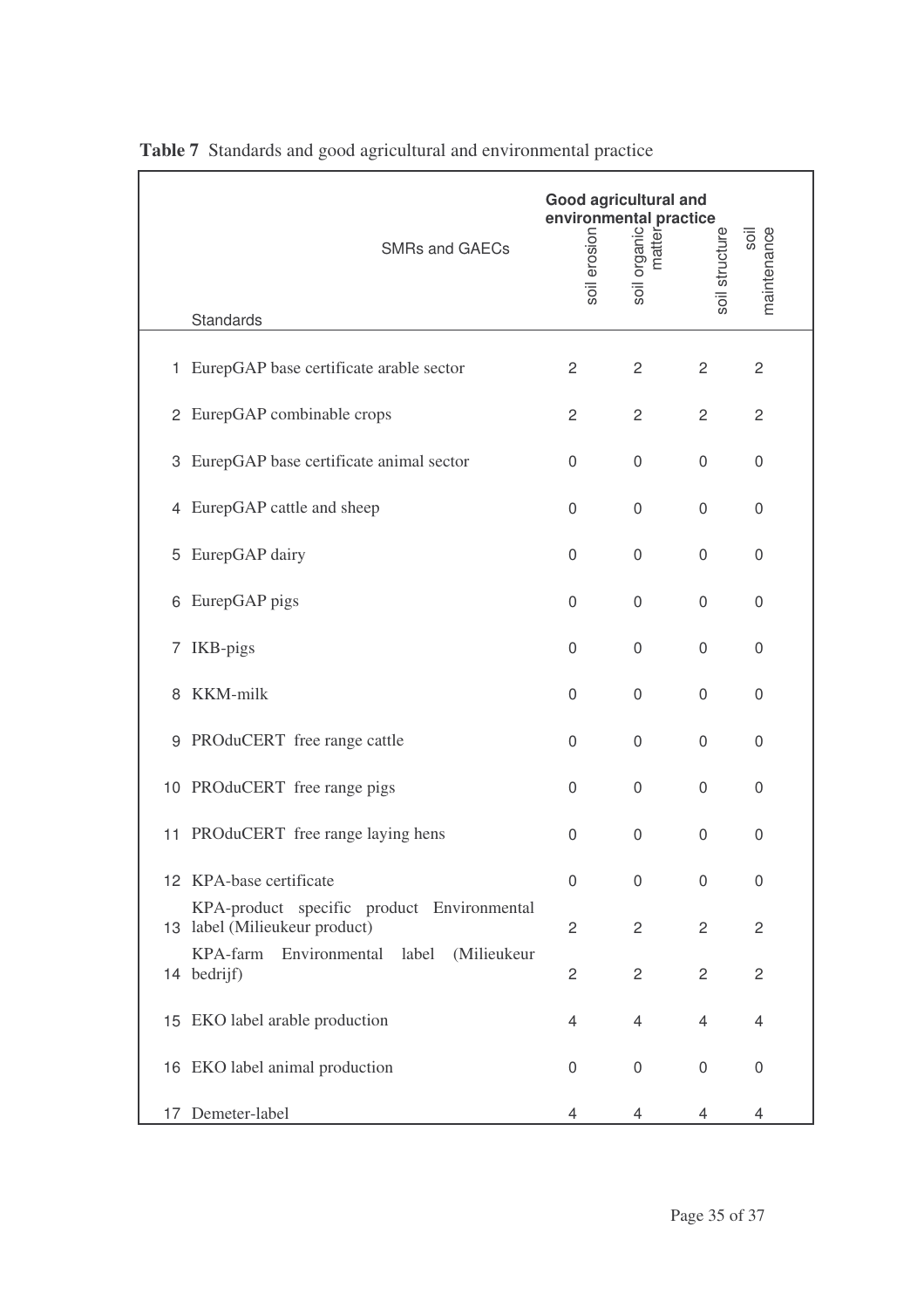## **4 Conclusions**

The previous analysis showed that there is sufficient reason to link up the issue of cross-compliance with this of voluntary standards. As this investigation shows there are a lot of shared requirements in the SMRs and GAECs on the one hand, and the voluntary standards on the other hand.

Commonalities do not necessarily mean that cross-compliance is superfluous. Whereas cross-compliance affects the whole sector, voluntary standards are usually not sector wide but involve specific subgroups of producers. Moreover, as it appeared with the KKM scheme case in the Netherlands, when a voluntary scheme tends to become a sector wide standard it might get into trouble because of antitrust reasons.

The additional costs of cross-compliance depend on farmers' participation on voluntary standards. They could already perform at cross-compliance requirement levels for long because of previous standards-adoption.

As far as there are commonalities synergies could be created with inspection and monitoring. There are a lot of possibilities, but they seem to be underutilized. A drawback of that is that the transaction costs of the schemes are relatively high due to inefficiencies in the monitoring. An advantage might be that the farm inspection regime is much more intensive than the sampling requirements imposed by the EU would do expect. In case of KKM there was some anecdotic evidence that the private inspection bodies paid relatively less attention to check on identification and registration because they knew this is already checked by the governmental inspection agency.

Standards open perspective on benefit side as perceived by sector or consumers. As they are freely established they should be welfare enhancing. This holds in general since they increase information and therewith market transparency. This has a welfare benefit to consumers. In addition they should be profitable for the groups that initiated them because they are primarily governed by striving for private profitability and still find making the associated costs worth the efforts.

Whereas consumers can get confused because of the growing number of voluntary certification schemes, cross-compliance could be helpful to introduce a unified standard with respect to the basic requirements as applied in voluntary schemes. However, this possibility is not yet seen since no explicit references to the set of cross-compliance standards were found. However, this could be done more in the future when cross-compliance get more established in the sector.

Since in a number of cases the voluntary standards were not yet having full coverage of the SMRs and GAECs and the standards were seen to follow a dynamic adjustment process, it is likely that in these cases their requirements might be extended over time, such as to integrate the cross-compliance standards. A voluntary standard, which usually pretends to deliver more value, not satisfying the basic requirements as taken up and specified in the cross-compliance package might be easily loose credibility.